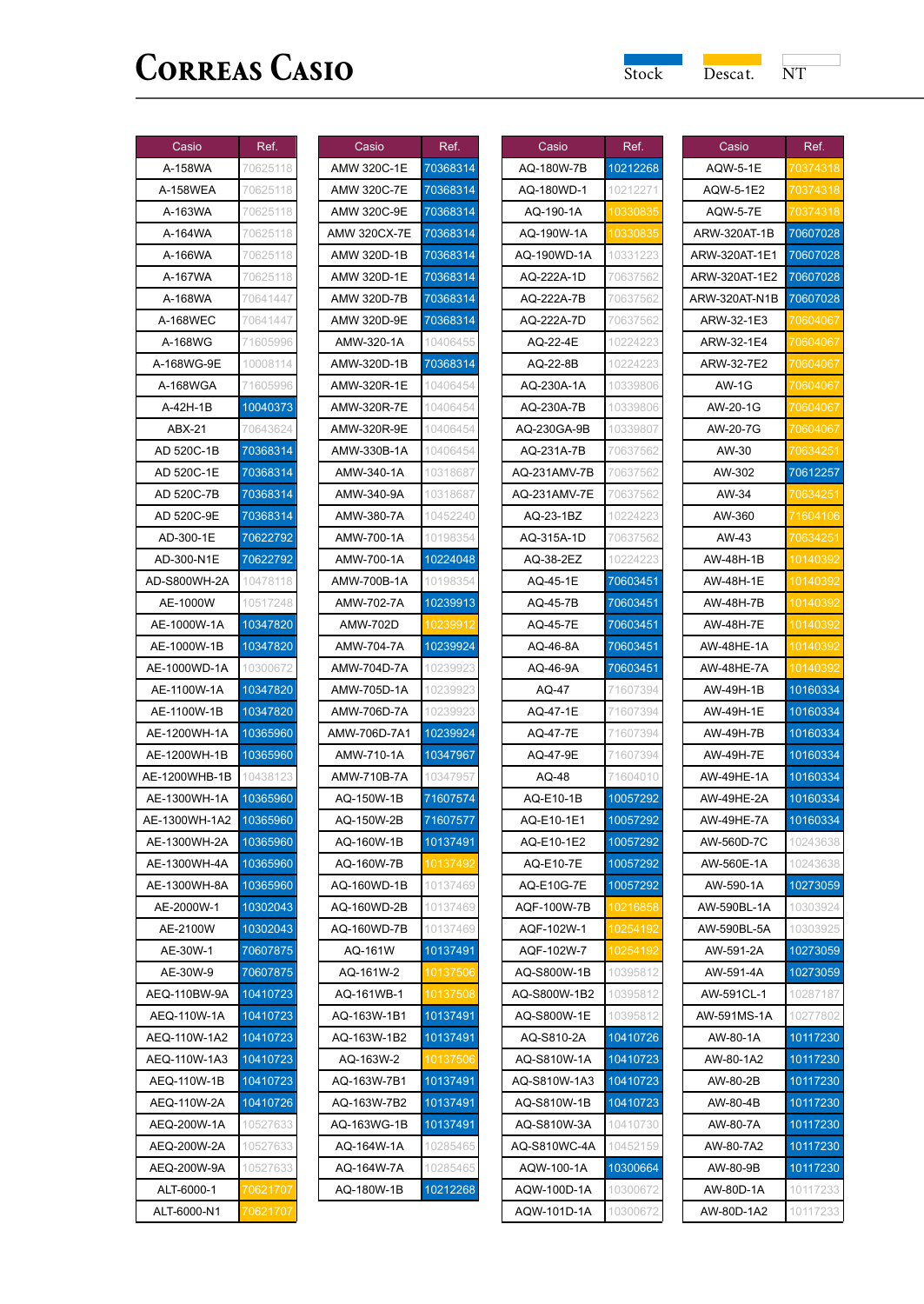| Casio                    | Ref.                 |
|--------------------------|----------------------|
| AW-80D-2A2<br>AW-80D-7A2 | 10117233<br>10117233 |
| AW-80V-1B                | 10220479             |
| AW-80V-3B                | 10220461             |
| AW-81-1A1                | 10194983             |
| AW-81-1A2                | 10194983             |
| AW-81-7A                 | 10194983             |
| AW-82-1A                 | 10117230             |
| AW-82D-7A2               | 10483647             |
| AW-90H-2B                | 10379447             |
| AW-90H-7B                | 10379447             |
| AW-90H-7E                | 10379447             |
| AW-90H-9E                | 10379447             |
|                          | 10064853             |
| AW-E10-1E<br>AW-E10-7B   | 10064853             |
| AW-E10G-7EVW0            |                      |
| AWG-100-1A               | 10064853<br>10273059 |
| AWG-100R-1A              | 10273059             |
| AWG-101-1A               | 10273059             |
| AWG-101F-4A              | 10273059             |
| AWG-M100-1AD             | 10273059             |
| VG-M100A-1AD             | 10273059             |
| /G-M100B-1AI             | 10273059             |
| NG-M100F-1AD             | 10273059             |
| AWR-M100-1AD             | 10273059             |
| AW-S90-1A1               | 10134116             |
| AW-S90-1A2               | 10134116             |
| <b>AW-S90-7A</b>         | 10134116             |
| AW-S90-9A                | 10134116             |
| AWS90D-1A                | 10134117             |
| AWS90D-2A                | 1013411<br>7         |
| AWS90D-4A                | 10134<br>1<br>1      |
| AWS90D-7A                | 10134<br>1<br>1      |
| B-614WA-1                | 70637562             |
| B-640WB-1A               | 1040933              |
| B-640WB-1B               | 10409334             |
| -640WB-2B                | 1040933              |
| <b>B-640WB-3B</b>        | 10409334             |
| BA-1005A-7D              | 104432               |
| BA-110-7A1               | 10451765             |
| BA-110-7A3               | 10451765             |
| <b>BA-110BC-2A</b>       | 10471072             |
| <b>BA-110LB-7A</b>       | 10451765             |
| <b>BA-111GGA-7A</b>      | 10451765             |
| BA-112-7A                | 10451765             |
| BA-120LP-7A2             | 10451765             |
| <b>BEM-308</b>           | 10427209             |
| BG-1001-1V               | 10239576             |
| BG-1006SA-8              | 10361932             |

| Casio             | Ref.     |
|-------------------|----------|
| BG-1221-1         | 10220590 |
| BG-1222G-1        | 10220590 |
| BG-1224B-4W       | 10272733 |
| BG-1302-2         | 10287393 |
| <b>BG-141V</b>    | 10116093 |
| <b>BG-142</b>     | 71606417 |
| BG-145-2          | 1011100  |
| BG-145V-1         | 1011100  |
| <b>BG-152-2B</b>  | 10108300 |
| <b>BG-152-3B</b>  | 10108300 |
| BG-152-4B         | 10108300 |
| BG-163-4          | 10069706 |
| BG-169A-6         | 10148910 |
| BG-169A-8         | 10148912 |
| BG-169DB-4        | 10287179 |
| <b>BG-169R-2B</b> | 10353073 |
| BG-169R-6         | 10148910 |
| <b>BG-169R-6D</b> | 10148910 |
| BG-169R-8         | 10148912 |
| <b>BG-169R-8B</b> | 10148912 |
| <b>BG-169R-8D</b> | 10148912 |
| BG-2000-1W        | 10260327 |
| BG-3000-1         | 10290521 |
| BG-3000-1D        | 10290521 |
| BG-3000-2         | 10330706 |
| BG-3000-2D        | 10330706 |
| BG-3000-7A        | 10290522 |
| BG-3000-8         | 10290528 |
| BG-3000-8B        | 10290528 |
| BG-3000-8C        | 10290528 |
| BG-3000A-1        | 10290521 |
| BG-3000A-1D       | 10290521 |
| BG-3000A-7        | 10290522 |
| BG-3000J-1        | 10290521 |
| BG-3000M-7        | 10290522 |
| BG-3002V-2B       | 10301681 |
| BG-5600-7         | 10208678 |
| BG-5600WH-7       | 10208678 |
| RC<br>6900<br>7   |          |
| BG-6901-7W        | 10427866 |
| BG-6903-1         | 10400807 |
| BG-6903-7         | 10427860 |
| BG-6903-7B        | 10427860 |
| BGA-1000-1B       | 10309270 |
| <b>BGA-100-1B</b> | 10309270 |
| <b>BGA-100-7B</b> | 10309272 |
| BGA-100-7B2       | 10320173 |
| BGA-101-1B        | 10309270 |
| <b>BGA-101-7B</b> | 10309272 |
|                   |          |

| Casio               | Ref.                         |
|---------------------|------------------------------|
| BGA-1020-7B         | 10309272                     |
| BGA-102-7B          | 10309272                     |
| BGA-103-1B          | 10309270                     |
| <b>BGA-104-7B</b>   | 10309272                     |
| BGA-107-1B          | 10309270                     |
| BGA-1100-7B         | 10290522                     |
| BGA-110-1B2D        | 10290521                     |
| <b>BGA-110-7B2</b>  | 10290522                     |
| BGA-1110GR-1B       | 10290521                     |
| <b>BGA-113-7B</b>   | 10290522                     |
| BGA-114-8B          | 10290528                     |
| BGA-116-7B          | 10290522                     |
| BGA-141-1B2         | 10309270                     |
| BGA-161-3B          | 10450985                     |
| BGA-200-1E          | 10316342                     |
| <b>BGA-200PD-1B</b> | 10316342                     |
| <b>BGA-230-3B</b>   | 10534710                     |
| BGD-1000-1          | 10316342                     |
| BGD-100-1           | 10316342                     |
| BGD-1020-1          | 10316342                     |
| BGD-102-1           | 10316342                     |
| BGD-110-1           | 10322650                     |
| BGD-110-1B          | 10322650                     |
| BGD-110-7           | 10322643                     |
| BGD-110-7B          | 10322643                     |
| <b>BGD-110M-7</b>   | 1032264                      |
| <b>BGD-120P-7B</b>  | 10349444                     |
| BGD-1300-7B         | 10309272                     |
| <b>BGD-140-1A</b>   | 10400807                     |
| <b>BGD-140-7B</b>   | 10427860                     |
| BGR-210DM-2A        | 10102601                     |
| BGR-3003-1D         | 10290521                     |
| BGR-3003-7A         | 10290522                     |
| BGX-100V-8          | 10108306                     |
| BLX-100-1ED         | 10290521                     |
| <b>BLX-100-1FD</b>  | 10410394                     |
| BLX-100-7           | 1034944                      |
| <b>BLX-100-7B</b>   | 10349444                     |
| BLX-102-1           | 10439745                     |
| CA-53W-1            | 71604130                     |
| CA-53W-1S           | 70603871                     |
| CA-61W-1            | 71604130                     |
| CA-61W-1Z           | <u>70</u> 603871             |
| CA-61W-1Z           |                              |
| CBX-600-1           | $\overline{060}$<br>70630975 |
| CBX-610B-8          | 70638486                     |
| CHR-100-1           | 10210960                     |
|                     |                              |
| CHR-100J-1B         | 960<br>10229584              |
| CHR-200J-1B         |                              |

| Casio             | Ref.                   |
|-------------------|------------------------|
| CHR-200WC         | 10229589               |
| CHR-200WC-1       | 10236570               |
| CMD-40-1U         |                        |
| CMD-40-1Z         | 70635826               |
| CMD-40B-1Z        | 70635826               |
| CMD-40D-1U        | 10285353               |
| CMD-40E-1U        | 10285                  |
| <b>CMD-40F-7</b>  | 10288212               |
| CPW-300-1         | 70630975               |
| CPW-500H-1        | 10426199               |
| CPW-500H-9        | 10426199               |
| DB-30-1           | 70603451               |
| DB-30-9G          | 70603451               |
| DB-31-1           | 060345                 |
| DB-35H-1A         | 10022330               |
| DB-35H-1B         | 100                    |
| DB-36-1A          | 10079756               |
| DB-36-9A          | 10079756               |
| <b>DB-37H-1A</b>  | 10090665               |
| DB-37H-9A         | 10090665               |
| <b>DB-37HD-7</b>  | 10090670               |
| DB-53-1           | 70635749               |
| DB-55-1           | 70635749               |
| DB-55W-1          | 70635749               |
| DB-58W            | 70643624               |
| <b>DB-58WG</b>    | 70643624               |
| DBA-80-1          | 70603451               |
| DBA-80-N1         | 060345                 |
| <b>DBC-30-1Z</b>  | 70635826               |
| <b>DBC-32-1A</b>  | 10169264               |
| DBC-32-9A         | 10169264               |
| <b>DBC-32C-1B</b> | 10169264               |
| <b>DBC-32C-1W</b> | 10169264               |
| <b>DBC-40-1</b>   | 70635826               |
| DBC-611-1         | 70649693               |
| DBC-611E-1E       | 70649693               |
| <b>DBC-611G</b>   | 70649742               |
| DBC-62-1          | 70378364               |
| DBC-81B           | 71603998               |
| <b>DBC-W150</b>   | 71603998               |
| DB-E30-1A         | 10090624               |
| DB-E30D           | 10224688               |
| DBP-25-1          | <mark>70</mark> 603451 |
| DBX-103-1         |                        |
| DW 3000C-1        | 70368314               |
| DW-003            | 10099273               |
| DW-003B-1         | 71604122               |
| DW-004C-1         | 71606395               |
| DW-004C-1         | 10025152               |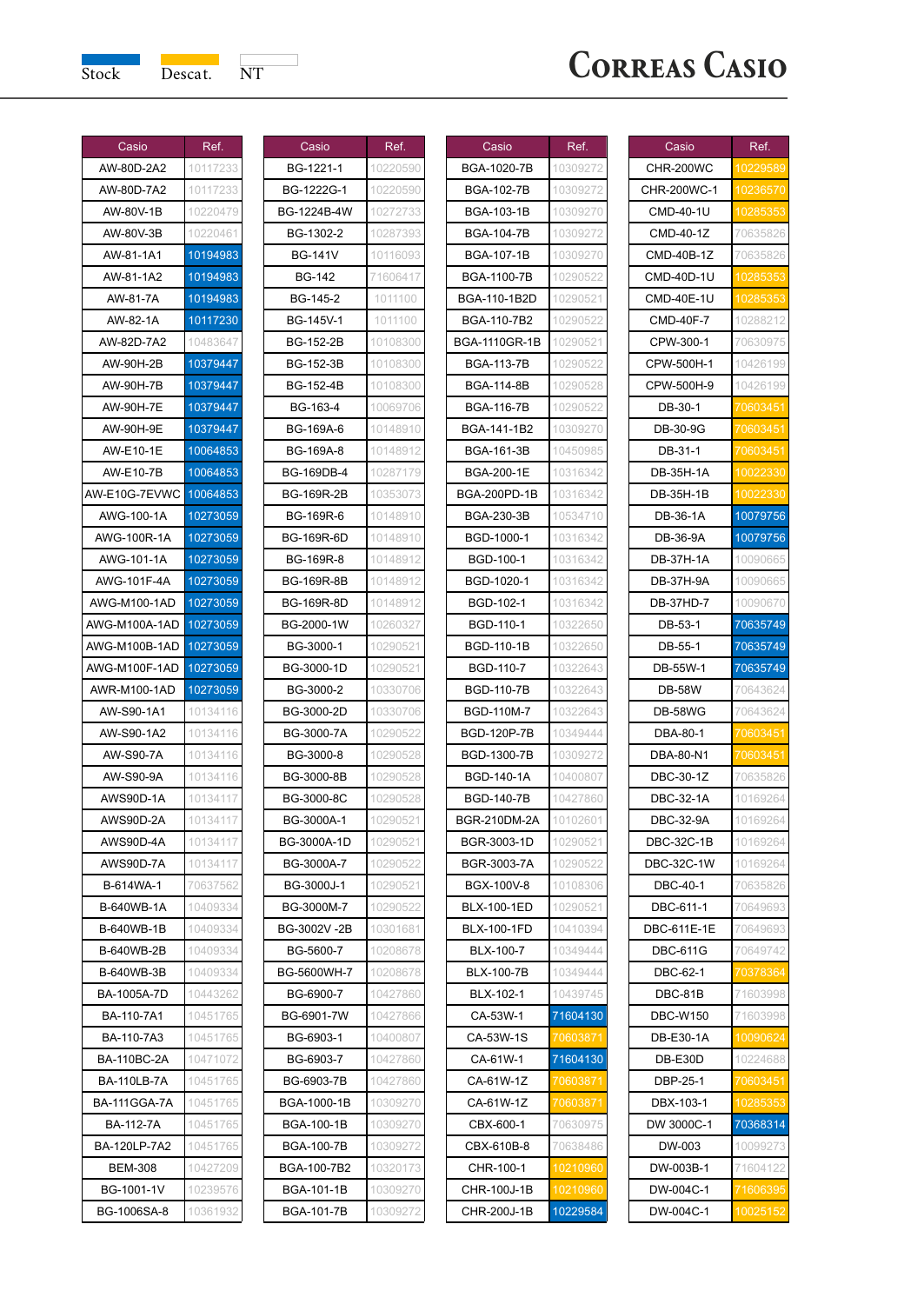| Casio        | Ref.     |
|--------------|----------|
| DW-004VE     | 10108313 |
| DW-270       | 71604130 |
| DW-280       | 70622792 |
| DW-290       | 70622792 |
| DW-290G-9    | 70622792 |
| DW-290GMV-9  | 70622792 |
| DW-402       | 70612257 |
| DW-403       | 70612257 |
| DW-5000      | 71604348 |
| DW-5000SL    | 1604348  |
| DW-5000SL-1  | 0512401  |
| DW-5200C     |          |
| DW-5300      | 71604349 |
| DW-5300G     | 71604349 |
| DW-5400C     | 71604348 |
| DW-5600      | 1604348  |
| DW-5600-9C   | 86012    |
| DW-5600B-1A  | 10202000 |
| DW-5600C     | 71604348 |
| DW-5600C-1   | 0360128  |
| DW-5600E     | 1604348  |
| DW-5600E-1   | 0512401  |
| DW-5600EB    | 1604348  |
| DW-5600EV    | 1604     |
| DW-5600FS-7  | 10222653 |
| DW-5600SL    | 71604348 |
| DW-5600SN    | 1604348  |
| DW-5600SN-1  | 10243638 |
| DW-5600TB    | 16043    |
| DW-5700C     | 1604348  |
| DW-5700C-9G  | 03601:   |
| DW-5700CMV-1 | 70360128 |
| DW-5750E     |          |
| DW-5900C     | 71604349 |
| DW-5900CJ    | 71604349 |
| DW-6000C     | 71604349 |
| DW-6000CJ    | 71604349 |
| DW-6000G     | 71604349 |
| DW-6000GJ    | 71604349 |
| DW-6200      | 71604349 |
| DW-6200G     | 71604349 |
| DW-6400C-1   | 70612257 |
| DW-6600      | 71604349 |
| DW-6600C     | 71604349 |
| DW-6600G     | 71604349 |
| DW-6695      | 71604349 |
| DW-6695D     | 71604349 |
| DW-6900      | 10099273 |
| DW-6900B     | 71604349 |

| Casio            | Ref.             |
|------------------|------------------|
| DW-6900CC-2      | 10332042         |
| DW-6900HM-1      | 10410588         |
| DW-6900MR-7      | 10222653         |
| DW-6900PL-1      | 10410588         |
| DW-6900SN-1      | 10243638         |
| DW-6900SN-7      | 10222653         |
| DW-6900WW-7      | 10222653         |
| DW-8300-1        | 70612257         |
| DW-8300G-1       | 70612257         |
| DW-8400MB        | 71604349         |
| DW-8400Z         | 71604349         |
| DW-8700          | 71604349         |
| DW-8700G         | 71604349         |
| DW-9000          | 10099277         |
| DW-9000C-1       | 71606395         |
| DW-9000C-1       | 1002515          |
| DW-9005          | 10099277         |
| DW-9050C-1       | 1606395'         |
| DW-9050C-1       | <u>1002</u>      |
| DW-9051-<br>٠1   | <u>1606395</u>   |
| DW-9051-1        | 0025             |
| DW-9052-1        | 71606395         |
| DW-9052-1        | 100251           |
| DW-9052-1B       | 71606395         |
| DW-9052-1B       | 10025            |
| DW-9052-1C       | 1606             |
| DW-9052-1C       | 1002515          |
| DW-9052-2        | 10071727         |
| DW-9400          | 10099273         |
| EB-3002-N1       | 70377663         |
| EB-3011-7B       | 70605530         |
| EB-3011-7B       | 71604416         |
| ECW-M100D-1A     | 10302025         |
| ECW-M100DB-1A    | 10302025         |
| ECW-M300DB-1A    | 10344744         |
| ECW-M300EDB-1A   | 10344744         |
| EDB-120-1VVCR    | 10124354         |
| EDB-300-2        | 10057055         |
| EDB-500-8A       | 10057000         |
| EDB-501-8E       | 10057000         |
| EDB-600D-8       | 10087181         |
| EDB-600D-8D      | 10087181         |
| EDB-610D-8       | 10087181         |
| EDB-610D-8C      | 10087181         |
| EF-101-1A        | 10035372         |
| EF-101-2A        | 10035<br>1003537 |
| EF-101-7A        |                  |
| EF-108<br>EF-117 | 1008861          |
|                  | 10088612         |

| Casio                 | Ref.     |
|-----------------------|----------|
| EF-118                | 10088612 |
| EF-305                | 1008868  |
| EF-305-1A             | 104      |
| EF-305-9A             |          |
| EF-308L-2A            | 10140042 |
| EF-308L-4A            | 10140042 |
| EF-308L-7A            | 10140042 |
| EF-309D-1A            | 10132758 |
| EF-309D-2A            | 10132758 |
| EF-309D-7A            | 10132758 |
| EF-320D-1A            | 10260346 |
| EF-320D-2A            | 10260346 |
| EF-320D-7A            | 10260346 |
| EF-341D-1A            | 10396075 |
| EF-341D-5A            | 10396075 |
| EF-341D-7A            | 10396075 |
| EF-514-1A             | 10249758 |
| EF-527D-1A            | 10447363 |
| EF-527D-5A            | 10447363 |
| EF-527D-7A            | 10447363 |
| EF-527L               | 10447480 |
| EF-539-1A2            | 10330242 |
| EF-539D-1A            | 10330242 |
| EF-539D-1A4           | 10330242 |
| EF-539D-1A5           | 10330242 |
| EF-539D-1A9           | 10330242 |
| EF-539D-2A            | 10330242 |
| EF-539D-4A            | 10330242 |
| EF-539D-7A            | 10330242 |
| EF-539D-7A2           | 10330242 |
| EF-539D-8A            | 10330242 |
| EF-539ZD-1A           | 10330242 |
| EF-539ZD-1A5          | 10330242 |
| EF-539ZD-1A9          | 10330242 |
| EF-539ZD-7A           | 10330242 |
| EF-552-1A             | 10357533 |
| EF-552PB-1A2          | 10357533 |
| EF-552PB-1A4          | 10357533 |
| ᅪ<br>٠1               |          |
| A-120L<br>EFA-123-1A1 | 10268556 |
| EFA-124-1A            | 10268556 |
| EFA-124-7A            | 10268556 |
| EFA-131PB-1A          | 10366009 |
|                       |          |
| EFA-131PB-1B          | 10366009 |
| EFA-131RBSP-1A        | 10366009 |
| EFM-501D-1A           | 10415722 |
| EFM-501D-7A           | 10415722 |
| EFM-502-1A            | 10440282 |
| EFM-502-1A3           | 10440282 |

| Casio                           | Ref.                 |
|---------------------------------|----------------------|
| EFM-502-1A4                     | 10452265             |
| EFR-515PB-1A                    | 10404335             |
| EFR-519-1A4                     | 10421436             |
| EFR-519-1A5                     | 10421436             |
| EFR-519-7A                      | 10421436             |
| EFR-523PB-1A                    | 10431752             |
| EFR-528D-1A                     | 10443579             |
| EFR-528RB-1A                    | 10443579             |
| EFR534BK-1A                     | 10460032             |
| EFR-539D-1A                     | 10473264             |
| EFR-539D-1A2                    | 10473264             |
| EFR-539D-7A                     | 10473264             |
| EFR-539RB-2A                    | 10473264             |
| EFR-539ZD-1A2                   | 10473264             |
| EFR-543RBP                      | 10493362             |
| EFR546D-1A                      | 10493237             |
| EFR-547BKG-1A                   | 10500847             |
| EFR547D-1A                      | 1049325              |
| <b>EFR547D-2A</b>               | 10493252             |
| EFR-549D-1A2                    | 10505188             |
| EFR-549D-1A8                    | 10505188             |
| EFR-549D-1B                     | 10505188             |
| EFR-549D-1B9                    | 10505188             |
| EFR-549ZD-1A2                   | 10505188             |
| EFR-549ZD-1A8                   | 10505188             |
| EFX-501SP-1A                    | 10357327             |
| EMA-100-1A                      | 10437955             |
| EMA-100B-1A4                    | 10449650             |
| EMA-100D-1A                     | 10438077             |
| EQB-500D-1A2                    | 10482540             |
| EQB-500DB-2A                    | 10482540             |
| EQB-500DC-1A                    | 10482541             |
| EQB-500RBB-2A                   | 10482541             |
| EQB-500RBK-1A                   | 10482541             |
| EQB-501DC-1A                    | 10544176             |
| EQB-501YDC-1A                   | 10544176             |
| EQS-500C-1A1                    | 10360106             |
| EQS-500C-1A2                    | 10360106             |
| EQS-A1000DB-1A                  | 10361977             |
| EQS-A1000RB-1A                  | 10361977             |
| EQS-A500DB-1A                   | 10427996             |
| EQW-500BE-1A<br>EQW-500DBE      | 10330787<br>10304035 |
|                                 |                      |
| EQW-500DE                       | 10304035<br>10361978 |
| EQW-A1000B-1A<br>EQW-A1000DB-1A | 10361977             |
| EQW-A1000RB-1A                  | 10361977             |
| EQW-A1200D-1A                   | 10446275             |
| EQW-A1200D-2A                   |                      |
|                                 | 10446275             |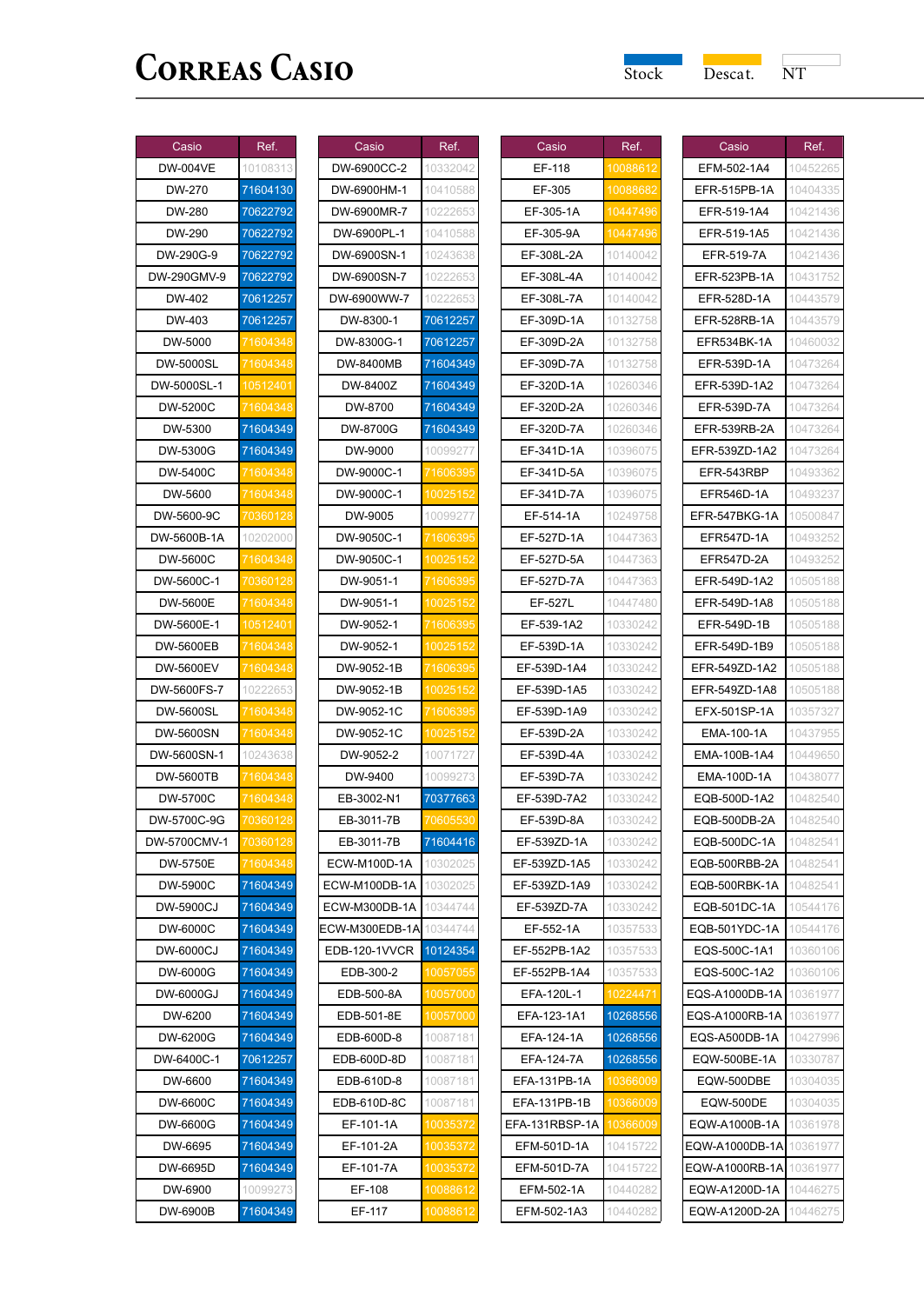

| Casio             | Ref.     |
|-------------------|----------|
| EQW-A1200DB-1A    | 10446275 |
| EQW-A1200RB-1A    | 10446275 |
| EQW-M1000D        | 10344245 |
| EQW-M1000DB       | 10344245 |
| EQW-M1000SV       | 10344245 |
| EQW-M1100C-1A     | 10361978 |
| EQW-M1100CG       | 10427100 |
| EQW-M1100DB-1A    | 10361977 |
| EQW-M600C-1A      | 10360106 |
| EQW-M710L-1       | 10352757 |
| EQW-T1010D        | 10344245 |
| EQW-T1010DB       | 10344245 |
| ERA-200D-1A       | 10439694 |
| ERA-200DB-1A      | 10439694 |
| ERA-200DB-1A9     | 10439694 |
| ERA-200RB-1A      | 10439694 |
| <b>ERA-300D</b>   | 10466383 |
| ERA-300DB-1A      | 10466383 |
| ERA-300DB-1A2     | 10466383 |
| F-105W-1A         | 71604002 |
| F-106W-1A         | 71604002 |
| F-108WH-1A        | 10365960 |
| F-108WH-2A        | 10365961 |
| F-108WH-8A        | 10365985 |
| F-108WHC-1        | 10409326 |
| F-200W-1A         | 10075278 |
| F-200W-9A         | 10075278 |
| F-201W-1A         | 10075268 |
| F-201W-9A         | 10075268 |
| F-201WA-1A        | 10075268 |
| F-201WA-9A        | 10075268 |
| F-28W             | 71607366 |
| F-28W-1           | 71607366 |
| $F-30-1A$         | 10225997 |
| F-30-1B           | 10225997 |
| $F-30-9$          | 10225997 |
| F-91W-1           | 71604002 |
| F-91W-3Q          | 160400   |
| F-91WC-2A         | 1901     |
| FB-52W-1          | 70603451 |
| FB-52WMKD-1       | 70603451 |
| FB-52WTN-1        | 70603451 |
| F-E10-1A          | 10057292 |
| F-E10-1B          | 10057292 |
| FE-10-2A          | 100      |
| F-E10G-1A         | 10057292 |
| <b>FS-01LN-8E</b> | 71607452 |
| FT-100W-1         | 70603871 |
| FT-100W-1         | 71604130 |
|                   |          |

| Casio       | Ref.     |
|-------------|----------|
| FT-500WC-3B | 10074408 |
| FT-600WB-5B | 71607073 |
| G-1000-1A   | 10287236 |
| G-1000-7A   | 10287236 |
| G-1000H-1A  | 10287236 |
| G-1000H-9A  | 10287236 |
| G-100-1B    | 10001449 |
| G-100-2B    | 10001491 |
| G-100-9B    | 10001449 |
| G-100-9C    | 10001449 |
| G-1010-1A   | 10287236 |
| G-101-1A    | 10001449 |
| G-1100B-1A  | 10287236 |
| G-1100BD    | 10316353 |
| G-1200B-1A  | 10287236 |
| G-1200BD-1A | 10353491 |
| G-1200D-1A  | 10353474 |
| G-1250B-1A  | 10287236 |
| G-1250BD-1A | 10353491 |
| G-1250D-1A  | 10353474 |
| G-1400-1A   | 10401141 |
| G-1500-1A   | 10287236 |
| G-1500B-5A  | 10287236 |
| G-1500BD    | 10316353 |
| G-1800D-1A  | 10257141 |
| G-1800D-2A  | 10257141 |
| G-1800D-3A  | 10257141 |
| G-200-1E    | 10001449 |
| G-2110-1    | 10001449 |
| G-2110-2    | 10001491 |
| G-2200-1    | 10025152 |
| G-2210-1    | 160639   |
| G-2210-1    | 100:     |
| G-2300-1    | 10001449 |
| G-2300-9    | 10001449 |
| G-2310-1    | 10001449 |
| G-2310-2    | 10001491 |
| G-2400      | 10001449 |
| G-2400-2    | 10001491 |
| G-2900-1A   | 10093414 |
| G-2900-1B   | 10093414 |
| G-2900-2    | 10093417 |
| G-2900BT-1  | 10093414 |
| G-2900BT-10 | 10093414 |
| G-2900BT-11 | 10093414 |
| G-2900BT-12 | 10093414 |
| G-2900BT-2  | 10093414 |
| G-2900BT-3  | 10093414 |
| G-2900BT-4  | 10093414 |

| Casio                    | Ref.     |
|--------------------------|----------|
| G-2900BT-5               | 10093414 |
| G-2900C                  | 10093414 |
| G-2900C-2                | 10093417 |
| G-2900F-2                |          |
|                          | 10093417 |
| G-2900F-2V               | 10093414 |
| G-2900F-3VVCR            | 10120803 |
| G-2900V                  | 10099277 |
| G-2900V-2                | 10099273 |
| G-3000-1                 | 10062433 |
| G-3001F-1                | 10062433 |
| G-300-2A                 | 10188556 |
| G-300-3A                 | 10188556 |
| G-300-4A                 | 10188556 |
| G-300L-1A                | 10188737 |
| G-300LV-7A               | 10212247 |
| G-300ML-1A               | 10364887 |
| G-3010-1                 | 10062433 |
| G-3011CC-1               | 10062433 |
| G-3011F-1                | 10062433 |
| G-301B-1A                | 10188556 |
| G-301BR-1A               | 10188556 |
| G-304RL-1A1              | 10216854 |
| G-306X-1A                | 10188556 |
| G-3100-1                 | 10062474 |
| G-3110-1                 | 10062474 |
| G-314RL-1A               | 10216864 |
| G-315RL-2A               | 10220244 |
| G-3310-1                 | 10062474 |
| G-350-2A                 | 10188556 |
| G-350-5A                 | 10188556 |
| G-353B-1A                | 10202000 |
| G-500<br>(Alternativo)   | 10109619 |
| G-500NM                  |          |
| (Alternativo)            | 10109619 |
| G-500XD<br>(Alternativo) | 10109619 |
| G-501                    |          |
| (Alternativo)            | 10109619 |
| G-501-1A                 | 10109612 |
| G-501-9A                 | 1010961  |
| G-501XD<br>(Alternativo) | 10109619 |
| G-510D                   | 10109619 |
| G-510D-1A                | 10109619 |
| G-511-1A                 | 10109612 |
| G-511-9A                 | 10109612 |
| G-511D-1A                | 10109619 |
| G-511D-2A                | 10109619 |
| (Alternativo)            |          |
| G-511D-7A<br>G-520D      | 10109619 |
| (Alternativo)            | 10109619 |

| Casio                      | Ref.                 |
|----------------------------|----------------------|
| G-520SCD                   | 10109619             |
| (Alternativo)              |                      |
| G-521D<br>(Alternativo)    | 10109619             |
| G-521SCD<br>(Alternativo)  | 10109619             |
| G-531D                     |                      |
| (Alternativo)              | 10109619             |
| G-540D<br>(Alternativo)    | 10109619             |
| G-541D                     | 10109619             |
| (Alternativo)<br>G-542D    |                      |
| (Alternativo)              | 10109619             |
| G-550FB-1A3                | 10109612             |
| G-550FB-1A4                | 10109612             |
| G-550FD<br>(Alternativo)   | 10109619             |
| G-5600                     | 71604348             |
| G-5600-1                   | 10512401             |
| G-5600A-7                  | 10222653             |
| G-5600B-1                  | 10512400             |
| G-5600CC-2                 | 10332042             |
| G-5600E                    | 71604348             |
| G-5600E-1                  | 10512401             |
| G-5600KG-3                 | 10403762             |
| G-5600RB                   | 71604348             |
| G-5700                     | 1604348              |
| G-5700-1                   | 10512401             |
| G-5700B                    | 71604348             |
| G-5700RB                   | 1604348              |
| G-600-1A                   | 10114988             |
| G-610-3A                   | 10114988             |
| G-610-7A                   | 10114988             |
| G-611-2A                   | 10114988             |
| G-6900                     | 71604349             |
| G-6900A-7                  | 10222653             |
| G-6900KG-3                 | 10403762             |
| G-700-1A<br>G-700BD-7A     | 10109612<br>10183873 |
| G-700D                     | 10109619             |
| (Alternativo)              |                      |
| G-700NM (Alter-<br>nativo) | 10109619             |
| G-701D<br>(Alternativo)    | 10109619             |
| G-701RD<br>(Alternativo)   | 10109619             |
| G-701SD<br>(Alternativo)   | 10109619             |
| G-702BD-1A                 | 10183873             |
| G-702LV<br>(Alternativo)   | 10109619             |
| G-7100BT-1                 | 10134045             |
| G-7100BT-10                | 10134045             |
|                            |                      |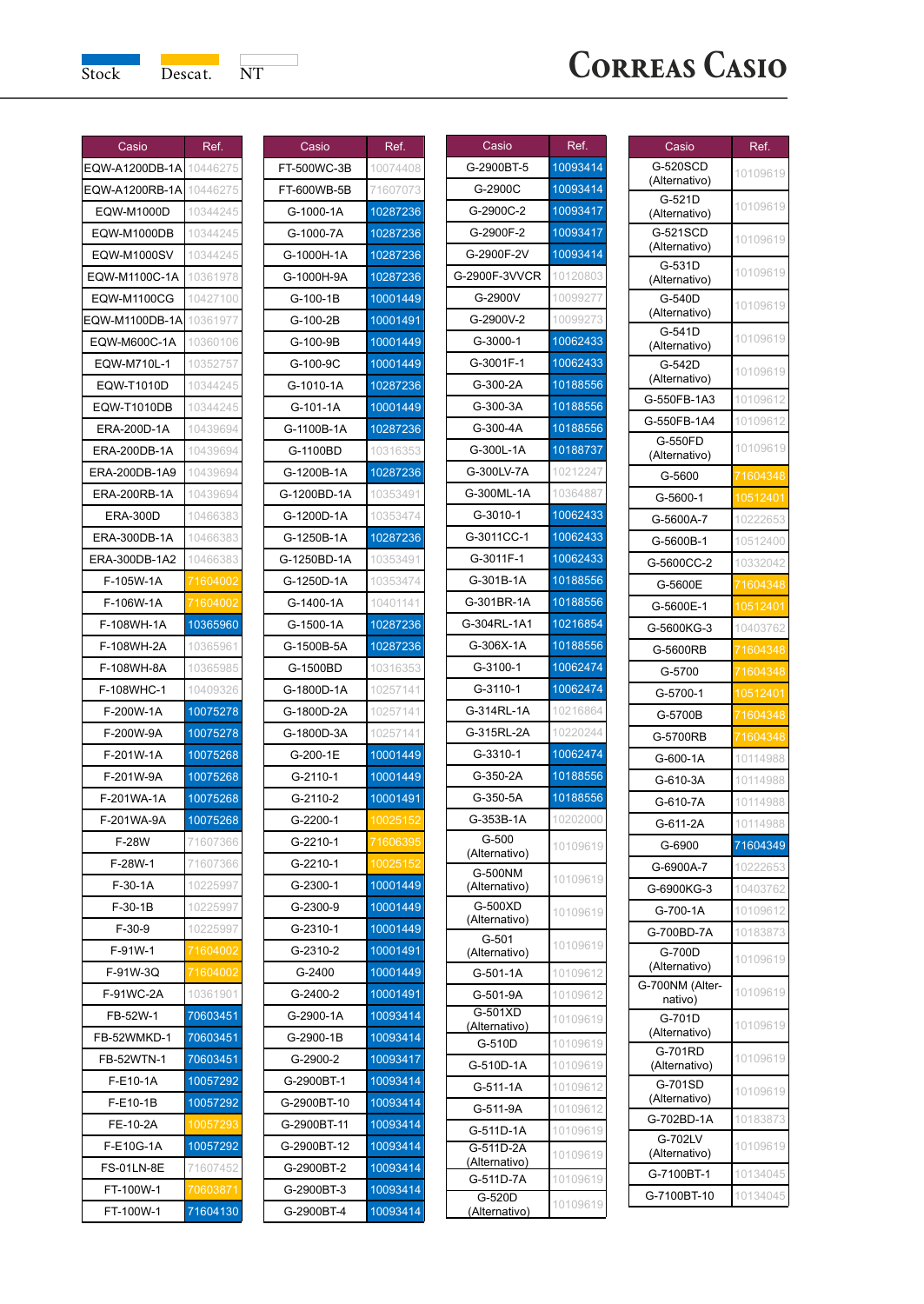$\overline{\phantom{a}}$ 

| Casio<br>Ref.<br>G-7100BT-11<br>10134045<br>10134045<br>G-7100BT-12<br>10134045<br>G-7100BT-2<br>G-7100BT-3<br>10134045<br>G-7100BT-4<br>10134045<br>G-7100BT-5<br>10134045<br>G-7100D-1<br>10183877<br>G-7100D-2<br>10183877<br>G-7100D-8<br>10183877<br>G-7100FT-1<br>10134045<br>G-7100FT-4<br>10134045<br>G-7100SC-2<br>10183877<br>G-7100SC-7<br>10183877<br>G-7300-1<br>10144012<br>G-7301G-9<br>10144012<br>G-731D<br>10109619<br>(Alternativo)<br>G-7400-1<br>10173433<br>G-740D<br>10109619<br>(Alternativo)<br>G-741D<br>10109619<br>(Alternativo)<br>G-7500-1<br>10188485<br>G-7500G-9<br>10188485<br>G-7510-1<br>10188485<br>G-7600-1<br>10173433<br>10173433<br>G-7600-9<br>10273059<br>G-7700-1<br>10303924<br>G-7700BL<br>G-7710C-3<br>10288809<br>G-7800-1<br>10309325<br>10309325<br>G-7800B-1<br>G-7900-1<br>10330771<br>G-7900A-4<br>10332099<br>G-8100 -1<br>10260080<br>G-8100-4<br>10260083<br>10260085<br>G-8100-7<br>10347688<br>G-8900-1<br>G-9000-1<br>10237942<br>G-9000-3<br>10237943<br>G-9000-8<br>10237944<br>G-9000MS-1<br>10318158<br>10318153<br>G-9000MX-8<br>G-9010-1<br>10299448<br>10270945<br>G-9100-1V<br>10297191<br>G-9200-1<br>G-9200GY-1<br>10395427<br>G-9300-1<br>10388870<br>10435462<br>GA-1000-1A<br>GA-1000-4A<br>10448982 |  |
|------------------------------------------------------------------------------------------------------------------------------------------------------------------------------------------------------------------------------------------------------------------------------------------------------------------------------------------------------------------------------------------------------------------------------------------------------------------------------------------------------------------------------------------------------------------------------------------------------------------------------------------------------------------------------------------------------------------------------------------------------------------------------------------------------------------------------------------------------------------------------------------------------------------------------------------------------------------------------------------------------------------------------------------------------------------------------------------------------------------------------------------------------------------------------------------------------------------------------------------------------------------------------|--|
|                                                                                                                                                                                                                                                                                                                                                                                                                                                                                                                                                                                                                                                                                                                                                                                                                                                                                                                                                                                                                                                                                                                                                                                                                                                                              |  |
|                                                                                                                                                                                                                                                                                                                                                                                                                                                                                                                                                                                                                                                                                                                                                                                                                                                                                                                                                                                                                                                                                                                                                                                                                                                                              |  |
|                                                                                                                                                                                                                                                                                                                                                                                                                                                                                                                                                                                                                                                                                                                                                                                                                                                                                                                                                                                                                                                                                                                                                                                                                                                                              |  |
|                                                                                                                                                                                                                                                                                                                                                                                                                                                                                                                                                                                                                                                                                                                                                                                                                                                                                                                                                                                                                                                                                                                                                                                                                                                                              |  |
|                                                                                                                                                                                                                                                                                                                                                                                                                                                                                                                                                                                                                                                                                                                                                                                                                                                                                                                                                                                                                                                                                                                                                                                                                                                                              |  |
|                                                                                                                                                                                                                                                                                                                                                                                                                                                                                                                                                                                                                                                                                                                                                                                                                                                                                                                                                                                                                                                                                                                                                                                                                                                                              |  |
|                                                                                                                                                                                                                                                                                                                                                                                                                                                                                                                                                                                                                                                                                                                                                                                                                                                                                                                                                                                                                                                                                                                                                                                                                                                                              |  |
|                                                                                                                                                                                                                                                                                                                                                                                                                                                                                                                                                                                                                                                                                                                                                                                                                                                                                                                                                                                                                                                                                                                                                                                                                                                                              |  |
|                                                                                                                                                                                                                                                                                                                                                                                                                                                                                                                                                                                                                                                                                                                                                                                                                                                                                                                                                                                                                                                                                                                                                                                                                                                                              |  |
|                                                                                                                                                                                                                                                                                                                                                                                                                                                                                                                                                                                                                                                                                                                                                                                                                                                                                                                                                                                                                                                                                                                                                                                                                                                                              |  |
|                                                                                                                                                                                                                                                                                                                                                                                                                                                                                                                                                                                                                                                                                                                                                                                                                                                                                                                                                                                                                                                                                                                                                                                                                                                                              |  |
|                                                                                                                                                                                                                                                                                                                                                                                                                                                                                                                                                                                                                                                                                                                                                                                                                                                                                                                                                                                                                                                                                                                                                                                                                                                                              |  |
|                                                                                                                                                                                                                                                                                                                                                                                                                                                                                                                                                                                                                                                                                                                                                                                                                                                                                                                                                                                                                                                                                                                                                                                                                                                                              |  |
|                                                                                                                                                                                                                                                                                                                                                                                                                                                                                                                                                                                                                                                                                                                                                                                                                                                                                                                                                                                                                                                                                                                                                                                                                                                                              |  |
|                                                                                                                                                                                                                                                                                                                                                                                                                                                                                                                                                                                                                                                                                                                                                                                                                                                                                                                                                                                                                                                                                                                                                                                                                                                                              |  |
|                                                                                                                                                                                                                                                                                                                                                                                                                                                                                                                                                                                                                                                                                                                                                                                                                                                                                                                                                                                                                                                                                                                                                                                                                                                                              |  |
|                                                                                                                                                                                                                                                                                                                                                                                                                                                                                                                                                                                                                                                                                                                                                                                                                                                                                                                                                                                                                                                                                                                                                                                                                                                                              |  |
|                                                                                                                                                                                                                                                                                                                                                                                                                                                                                                                                                                                                                                                                                                                                                                                                                                                                                                                                                                                                                                                                                                                                                                                                                                                                              |  |
|                                                                                                                                                                                                                                                                                                                                                                                                                                                                                                                                                                                                                                                                                                                                                                                                                                                                                                                                                                                                                                                                                                                                                                                                                                                                              |  |
|                                                                                                                                                                                                                                                                                                                                                                                                                                                                                                                                                                                                                                                                                                                                                                                                                                                                                                                                                                                                                                                                                                                                                                                                                                                                              |  |
|                                                                                                                                                                                                                                                                                                                                                                                                                                                                                                                                                                                                                                                                                                                                                                                                                                                                                                                                                                                                                                                                                                                                                                                                                                                                              |  |
|                                                                                                                                                                                                                                                                                                                                                                                                                                                                                                                                                                                                                                                                                                                                                                                                                                                                                                                                                                                                                                                                                                                                                                                                                                                                              |  |
|                                                                                                                                                                                                                                                                                                                                                                                                                                                                                                                                                                                                                                                                                                                                                                                                                                                                                                                                                                                                                                                                                                                                                                                                                                                                              |  |
|                                                                                                                                                                                                                                                                                                                                                                                                                                                                                                                                                                                                                                                                                                                                                                                                                                                                                                                                                                                                                                                                                                                                                                                                                                                                              |  |
|                                                                                                                                                                                                                                                                                                                                                                                                                                                                                                                                                                                                                                                                                                                                                                                                                                                                                                                                                                                                                                                                                                                                                                                                                                                                              |  |
|                                                                                                                                                                                                                                                                                                                                                                                                                                                                                                                                                                                                                                                                                                                                                                                                                                                                                                                                                                                                                                                                                                                                                                                                                                                                              |  |
|                                                                                                                                                                                                                                                                                                                                                                                                                                                                                                                                                                                                                                                                                                                                                                                                                                                                                                                                                                                                                                                                                                                                                                                                                                                                              |  |
|                                                                                                                                                                                                                                                                                                                                                                                                                                                                                                                                                                                                                                                                                                                                                                                                                                                                                                                                                                                                                                                                                                                                                                                                                                                                              |  |
|                                                                                                                                                                                                                                                                                                                                                                                                                                                                                                                                                                                                                                                                                                                                                                                                                                                                                                                                                                                                                                                                                                                                                                                                                                                                              |  |
|                                                                                                                                                                                                                                                                                                                                                                                                                                                                                                                                                                                                                                                                                                                                                                                                                                                                                                                                                                                                                                                                                                                                                                                                                                                                              |  |
|                                                                                                                                                                                                                                                                                                                                                                                                                                                                                                                                                                                                                                                                                                                                                                                                                                                                                                                                                                                                                                                                                                                                                                                                                                                                              |  |
|                                                                                                                                                                                                                                                                                                                                                                                                                                                                                                                                                                                                                                                                                                                                                                                                                                                                                                                                                                                                                                                                                                                                                                                                                                                                              |  |
|                                                                                                                                                                                                                                                                                                                                                                                                                                                                                                                                                                                                                                                                                                                                                                                                                                                                                                                                                                                                                                                                                                                                                                                                                                                                              |  |
|                                                                                                                                                                                                                                                                                                                                                                                                                                                                                                                                                                                                                                                                                                                                                                                                                                                                                                                                                                                                                                                                                                                                                                                                                                                                              |  |
|                                                                                                                                                                                                                                                                                                                                                                                                                                                                                                                                                                                                                                                                                                                                                                                                                                                                                                                                                                                                                                                                                                                                                                                                                                                                              |  |
|                                                                                                                                                                                                                                                                                                                                                                                                                                                                                                                                                                                                                                                                                                                                                                                                                                                                                                                                                                                                                                                                                                                                                                                                                                                                              |  |
|                                                                                                                                                                                                                                                                                                                                                                                                                                                                                                                                                                                                                                                                                                                                                                                                                                                                                                                                                                                                                                                                                                                                                                                                                                                                              |  |
|                                                                                                                                                                                                                                                                                                                                                                                                                                                                                                                                                                                                                                                                                                                                                                                                                                                                                                                                                                                                                                                                                                                                                                                                                                                                              |  |
|                                                                                                                                                                                                                                                                                                                                                                                                                                                                                                                                                                                                                                                                                                                                                                                                                                                                                                                                                                                                                                                                                                                                                                                                                                                                              |  |
|                                                                                                                                                                                                                                                                                                                                                                                                                                                                                                                                                                                                                                                                                                                                                                                                                                                                                                                                                                                                                                                                                                                                                                                                                                                                              |  |
|                                                                                                                                                                                                                                                                                                                                                                                                                                                                                                                                                                                                                                                                                                                                                                                                                                                                                                                                                                                                                                                                                                                                                                                                                                                                              |  |
|                                                                                                                                                                                                                                                                                                                                                                                                                                                                                                                                                                                                                                                                                                                                                                                                                                                                                                                                                                                                                                                                                                                                                                                                                                                                              |  |
|                                                                                                                                                                                                                                                                                                                                                                                                                                                                                                                                                                                                                                                                                                                                                                                                                                                                                                                                                                                                                                                                                                                                                                                                                                                                              |  |
|                                                                                                                                                                                                                                                                                                                                                                                                                                                                                                                                                                                                                                                                                                                                                                                                                                                                                                                                                                                                                                                                                                                                                                                                                                                                              |  |
|                                                                                                                                                                                                                                                                                                                                                                                                                                                                                                                                                                                                                                                                                                                                                                                                                                                                                                                                                                                                                                                                                                                                                                                                                                                                              |  |
|                                                                                                                                                                                                                                                                                                                                                                                                                                                                                                                                                                                                                                                                                                                                                                                                                                                                                                                                                                                                                                                                                                                                                                                                                                                                              |  |
|                                                                                                                                                                                                                                                                                                                                                                                                                                                                                                                                                                                                                                                                                                                                                                                                                                                                                                                                                                                                                                                                                                                                                                                                                                                                              |  |
|                                                                                                                                                                                                                                                                                                                                                                                                                                                                                                                                                                                                                                                                                                                                                                                                                                                                                                                                                                                                                                                                                                                                                                                                                                                                              |  |
|                                                                                                                                                                                                                                                                                                                                                                                                                                                                                                                                                                                                                                                                                                                                                                                                                                                                                                                                                                                                                                                                                                                                                                                                                                                                              |  |

| Casio                     | Ref.                 |
|---------------------------|----------------------|
| GA-1000-4B                | 10475505             |
| GA-100-1A1                | 10347688             |
| GA-100-1A2                | 10347688             |
| GA-100-1A4                | 10347688             |
| GA-100B-4A                | 10395226             |
| GA-100B-7A                | 10395227             |
| GA-100C-1A3               | 10347688             |
| GA-100C-1A4               | 10347688             |
| GA-100C-8A                | 10455781             |
| GA-100CS-7A               | 10378391             |
| GA-100L-8A                | 10527470             |
| GA-100MB-1A               | 10347688             |
| GA-110-1A                 | 10347688             |
| GA-110-1B                 | 10347688             |
| GA-110BC-7A               | 10395227             |
| GA-110C-1A                |                      |
| GA-110FC-1A               | 10395226             |
| GA-110GB-1A               | 1039                 |
| GA-110HC-1                | 10378391             |
| GA-110HC-1A               | 10378391             |
| GA-110MB-1A               | 10347688             |
| GA-110RG-7A               | 10395227             |
| GA-110TS-1A4              | 10455781             |
| GA-120-1A                 | 10347688             |
| GA-120B-1A                | 10378391             |
| GA-120BB-1A               | 10347688             |
| GA-150                    | 10410443             |
| <b>GA-150MF</b>           | 10410443             |
| GA-200-1                  | 10400762             |
| GA-201-1                  | 10400762             |
| GA-300-1A                 | 10347688             |
| GA-700-7A                 | 10540141             |
| GAC-100-1A                | 10347688             |
| GAC-100-1A2<br>GAC-100-8A | 10347688             |
| GAC-100BR-1A              | 10429164<br>10391028 |
| GAW-100GA                 | 10410443             |
| GAX-100A-7A               | 10524998             |
| B-5600B<br>11             | 10                   |
| GB-6900B-1B               | 10410588             |
| GBA-400-1A                | 10479599             |
| GB-X6900DB-1              | 1045347              |
| GD-100-1A                 | 10347688             |
| GD-100-1B                 | 10347688             |
| GD-100GB-1                | 10391028             |
| GD-100GB-1                | 10347688             |
| GD-100HC-1                | 10378391             |
| GD-100HC-1                | 10347688             |
| GD-100HC-1A               | 10378391             |

| Casio            | Ref.     |
|------------------|----------|
| GD-100MS-1       | 10347688 |
| GD-100MS-3       | 10347688 |
| GD-100SC-1A      | 10378391 |
| GD-100SE-1       | 10347688 |
| GD-100WW-7       | 10395227 |
| GD-110-1         | 10378391 |
| GD-8900-1        | 10347688 |
| GD-8900A-1       | 10347688 |
| GDF-100-1A       | 10347688 |
| GDF-100-1B       | 10347688 |
| GDF-100BB-1      | 10347688 |
| GDX-6900-7       | 10455174 |
| GLX-150-1        | 10414667 |
| GLX-5600-1       | 10292822 |
| GLX-5600C-1      | 10467697 |
| GPW-1000FC-1A    | 10486198 |
| GPW-1000FC-1A9   | 10486198 |
| GR-8900-1        | 10347688 |
| GR-8900A-1       | 10347688 |
| GS-1000J         | 10332054 |
| GS-1001          | 10332054 |
| GS-1010          | 10332054 |
| GS-1050          | 10332054 |
| GS-1050B-5A      | 10330743 |
| GS-1100          | 10332054 |
| GS-1150          | 10332054 |
| GS-1300B-1A      | 10340823 |
| GS-1400          | 10332054 |
| GS-300           | 10332054 |
| <b>GS-300BW</b>  | 10332054 |
| GST-210B-1A      | 10502763 |
| GST-210B-1A9     | 10502763 |
| GST-210B-4A      | 10502763 |
| GST-S100G-1A     | 10502763 |
| GST-S100G-1B     | 10502763 |
| GST-S110-1A      | 10502763 |
| <b>GST-S120L</b> | 10538348 |
| GST-S130L-1A     | 10540150 |
| W1000<br>1B<br>ς |          |
| GST-W110-1A      | 10502763 |
| GST-W120L        | 10538348 |
| GST-W130L-1A     | 10540150 |
| GW-002BJ-1       | 10173433 |
| GW-002E-1        | 10173433 |
| GW-002J-1        | 10173433 |
| GW-1400A-1A      | 10165470 |
| GW-1400E-1A      | 10165470 |
| GW-1400U-1A      | 10165470 |
| GW-1401-1A       | 10165470 |

| Casio        | Ref.     |
|--------------|----------|
| GW-2000-1A   | 10287236 |
| GW-2000BD    | 10316353 |
| GW-2000BGD   | 10316353 |
| GW-2300FP-4  | 10001449 |
| GW-2310FB-1  | 10001449 |
| GW-2500-1A   | 10287236 |
| GW-2500B-1A  | 10287236 |
| GW-2500B-5A  | 10287236 |
| GW-2500BD    | 10316353 |
| GW-3000B-1A  | 10287236 |
| GW-3000BB-1  | 10378608 |
| GW-3000BD-1A | 10353491 |
| GW-3000D-1A  | 10353474 |
| GW-3000M     | 10287236 |
| GW-3000M-4A  | 10370830 |
| GW-300-1     | 10096986 |
| GW-300A-1    | 10096986 |
| GW-300CA-1   | 10096986 |
| GW-300E-1    | 10096986 |
| GW-300U-1    | 10096986 |
| GW-301-1     | 10096986 |
| GW-301-9     | 10096986 |
| GW-330A-9    | 10096986 |
| GW-3500B-1A  | 10287236 |
| GW-3500BB-1  | 10378608 |
| GW-3500BD-1A | 10353491 |
| GW-3500D-1A  | 10353474 |
| GW-4000-1A2  | 10397960 |
| GW-4000-2A   | 10397960 |
| GW-4000A-1A  | 10397960 |
| GW-500A-1D   | 10141364 |
| GW-500E-1    | 10141364 |
| GW-500U-1    | 10141364 |
| GW-500Y-1    | 10141364 |
| GW-530A-1D   | 10141364 |
| GW-5600BCJ-1 | 10440757 |
| GW-6900      | 71604349 |
| GW-6900A-7   | 10222653 |
| GW-6900BC    | 1044075  |
| GW-6900KG-3  | 10403762 |
| GW-7900-1    | 10330771 |
| GW-7900B-1   | 10330771 |
| GW-7900MS-3  | 10372544 |
| GW-800-1     | 10242908 |
| GW-810-1     | 10242908 |
| GW-810H-2    | 10242908 |
| GW-8900-1    | 10347688 |
| GW-8900A-1   | 10347688 |
| GW-8900TR-7  | 10395227 |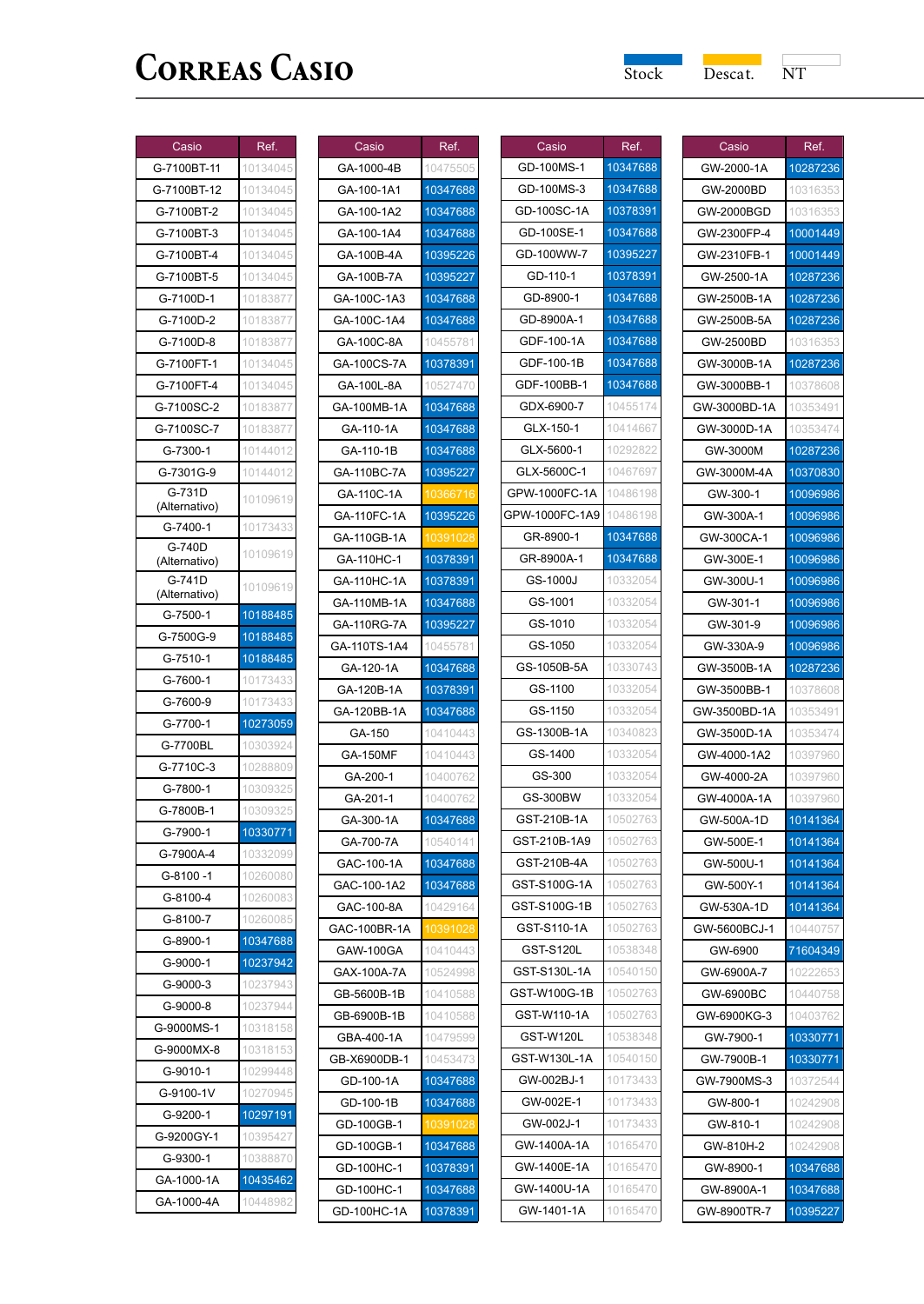

## **CORREAS CASIO**

| Casio              | Ref.     |
|--------------------|----------|
| GW-9000-1          | 10237094 |
| GW-9000A-1         | 10237094 |
| GW-9010-1          | 10299448 |
| GW-9200-1          | 10297191 |
| GW-9200J-1         | 10297191 |
| GW-A1000-1A        | 10412716 |
| GW-A1000D-1A       | 10415082 |
| GW-A1000FC-1A      | 10450696 |
| GW-A1000FC-2A      | 10431127 |
| GW-A1000FC-2B      | 10431127 |
| GW-A1000FC-3A      | 10450696 |
| GW-A1000FC-5A      | 10450696 |
| GW-A1000RAF-1      | 10415097 |
| GW-A1100-1A        | 10443938 |
| GW-A1100-2A        | 10482076 |
| GW-A1100R-4A       | 10470476 |
| GW-M500A-1         | 10141364 |
| GW-M500F-1         | 10141364 |
| GW-M500F-1C        | 10141364 |
| GW-M530A-1         | 10141364 |
| GW-M5600           | 71604348 |
| GW-M5600-1         | O,       |
| GW-M5600A-7        | 10222653 |
| GW-M5600BC         | 10440758 |
| GW-M5610           | 71604348 |
| GW-M5610B-1        | 10512400 |
| GW-M5610BA-1       | 10410588 |
| GW-M5610BC         | 10440758 |
| GW-M5610CC-2       | 10332042 |
| GW-M5610KG-3       | 10403762 |
| GW-M5610LY-1       | 10410588 |
| GW-M850-1          | 10242908 |
| GX-56-1A           | 10365763 |
| GX-56-4            | 10365765 |
| GXW-56-1A          | 10365763 |
| GXW-56-4           | 10365765 |
| HDA-100            | 10163349 |
| <b>HDA-600-1BL</b> | 10172242 |
| HDA-600-7B         | 101722   |
| HDA-600-9B         | 10172242 |
| HDA-600B-1B        | 10172242 |
| HDA-600B-7B        | 10172242 |
| HDC-600-1A         | 10179548 |
| HDC-600-1B         | 10179548 |
| HDC-600-2B         | 10179548 |
| HDC-600-4B         | 10179548 |
| HDC-600-7B         | 10179548 |
| HDD-600-1A         | 10162532 |
| HDD-600C-2A        | 10162540 |

| Casio              | Ref.                 |
|--------------------|----------------------|
| HDD-600G-9A        | 10162532             |
| <b>HDD-S100-1A</b> | 10395874             |
| JC-10-1B           | 70377663             |
| JC-11-1A           | 70377663             |
| $JC-11-1B$         | 70377663             |
| $JC-30-3$          | 70609863             |
| JC-30-3VR          | 71604816             |
| $JC-30-9$          | 70609863             |
| JC-30-9VR          | 71604816             |
| $L-2W-1A$          | 71605098             |
| LA-11WB-1          | 7160692              |
| <b>LA-11WB-1A</b>  | iOt                  |
| LA-11WB-4          | <u> 160692</u>       |
| LA-11WB-4A         | poc                  |
| <b>LA-11WB-7A</b>  | 16069:               |
| LA-2001-4A         | 10224495             |
| LA-20WH-1AH        | 10393847             |
| LA-20WH-1BH        | 10393847             |
| LA-20WH-4AH        | 10393847             |
| LA-20WH-9AH        | 10393847             |
| LA-670WEGA-2       | 10335075             |
| LA-670WEGA-9       | 10335075             |
| LA-670WEGL-1       | 10433814             |
| LA-670WGA-1        | 10335075             |
| LA-670WGA-1Z       | 10335075             |
| LA-670WGA-2        | 10335075             |
| LA-670WGA-6        | 10335075             |
| LA-670WGA-9        | 10335075             |
| LA-670WGL-1        | 10433814             |
| LAW-20-7A          |                      |
| LAW-20L-4A         | 10130954             |
|                    | 10130771<br>10130771 |
| LCF-10L-4A         |                      |
| <b>LCF-20-7</b>    | 10243217             |
| LCF-21-1           | 10243166             |
| LCF-30-1B          | 10332535             |
| LCW-M100DSE-1A     | 10441305             |
| LCW-M100DSE-2A     | 10441305             |
| LCW-M100DSE-7A     | 10441305             |
| LDF-10-1A          |                      |
| LDF-11-1A          | ï                    |
| LDF-11-7A          | 10243217             |
| LDF-12-7A          | 10243217             |
| LDF-20-1A          | 13166<br>1024        |
| <b>LDF-20-7A</b>   | 10243217             |
| LDF-20-7B          | 10243217             |
| $LDF-21-A$         | 10243166             |
| LDF-23-7A          | 10243217             |
| LDF-30-4A          | 10289296             |
| LDF-30-7           | 10289298             |

| Casio         | Ref.                 |
|---------------|----------------------|
| LDF-31-7      | 10289298             |
| LDF-50-7      | 10289298             |
| LDF-52-7      | 10289298             |
| LQ-110MV-1C   | 71605098             |
| LQ-110MV-4C   | 71605098             |
| LQ-110MV-7C   | 71605098             |
| LQ-110MV-9C   | 71605098             |
| LQ-112MV-7A   | 71605098             |
| LQ-124-1B1    | 06032                |
| LQ-124B-1A    | 70603234             |
| LQ-124B-7A    | 0600                 |
| LQ-124B-9A    | 70603234             |
| LQ-130MV-1B   | 71605098             |
| LQ-139A-1B3   | 71605098             |
| LQ-139A-1E    | 71605098             |
| LQ-139A-1S    | 71605098             |
| LQ-139A-7B3   | 71605098             |
| LQ-139A-9B3   | 71605098             |
| LQ-139AMV-1   | 71605098             |
| LQ-139AMV-1B3 | 71605098             |
| LQ-139AMV-1E  | 71605098             |
|               |                      |
| LQ-139AMV-9B3 | 71605098             |
| LQ-139B-1B    | 71605098<br>71605098 |
| LQ-139B-7E    |                      |
| LQ-139BMV-7E  | 71605098             |
| LQ-139C-7B    | 71605098             |
| LQ-139D-9B1   | 71605098             |
| LQ-139E-1A    | 71605098             |
| LQ-139E-5A    | 71605098             |
| LQ-139E-9A    | 71605098             |
| LQ-139E-9E    | 71605098             |
| LQ-139EMV-9A  | 71605098             |
| LQ-139FMV-7B  | 71605098             |
| LQ-142-E-9    | 10088279             |
| LRW-200H-1B   | 10406535             |
| LRW-200H-1E   | 10406536             |
| LRW-200H-2E   | 10406536             |
| LRW-200H-2E2  | 10406535             |
| LRW-200H-4E   | 10406535             |
| LRW-200H-4E2  | 10406536             |
| LRW-200H-7B   | 10406536             |
| LRW-200H-7E1  | 10406535             |
| LRW-200H-7E2  | 10406536             |
| LRW-250H-4A   | 10435836             |
| LRW-250H-7B   | 10435836             |
| LRW-250H-9A1  | 10435836             |
| LRW-250H-9A2  | 10435836             |
| LTP-1302D-1A  | 10350275             |
| LTP-1302D-7A  | 10350275             |

| Casio<br>LTP-1302L-1A | Ref.<br>10350463       |
|-----------------------|------------------------|
| TP-1358D-2A           | 10452019               |
| LTP-1358D-4A          |                        |
| LTP-1358D-7A          | 10452019               |
| LTP-2069D-1A          | 10452019<br>10468329   |
| LW-200-1A             |                        |
| LW-200-1B             | 10129723               |
| LW-200-2A             | 10129723<br>10128140   |
| LW-200-4B             | 10239739               |
|                       |                        |
| LW-200-7              | 10239740               |
| LW-201-1A             | 10177113               |
| LW-201-4A             | 10177113               |
| LW-201B-2A            | 10184387               |
| LW-201G-9A            | 10177113               |
| LW-22H-1A             | 1604555                |
| LW-22H-2              | 71604556               |
| LW-22H-2A             | 71604556               |
| LW-24HB-2A            | 10035480               |
| W-24HB-2B             | 10035480               |
| WA-M140-1A            | 10332535               |
| LWE-11                | 10087098               |
| LW-E11-1              | 10087089               |
| LW-E11-2A             | 1008709 <mark>:</mark> |
| LW-S200H-1A           | 10360825               |
| LX-600-1B             | <u>1016</u> 3864       |
| LX-600-1E             |                        |
| LX-610-1A             | 10572288               |
| MCW-100H-1A           | 10452435               |
| MD 703-1A             | 70368314               |
| MD-528SG-7            | 70647999               |
| MD-528SG-8            | 70647999               |
| MD-753C-7A            | 70612257               |
| MD-753C-7B            | 70612257               |
| MD-753C-8A            | 70612257               |
| MDV-100D-1A           | 10179834               |
| MDV-100D-2A           | 10179834               |
| MDV-100D-9A           | 10179834               |
| MDV-106D-1A           | 10391237               |
| MDV-106D-1A2          | 10391237               |
| <b>MDV-106D-7A</b>    | 10391237               |
| MDV-301-1AF           | 10264132               |
| MDV-301-5AF           | 10264132               |
| <b>MDV-301-7AF</b>    | 10264132               |
| MDV-301D-1AV          | 10264131               |
| MDV-301D-2AV          | 10264131               |
| MDV-301D-7AV          | 10264131               |
| MDV-501-1A            | 10264125               |
| MDV-501-7A            | 10264125               |
| MDV-501-9A            | 10264125               |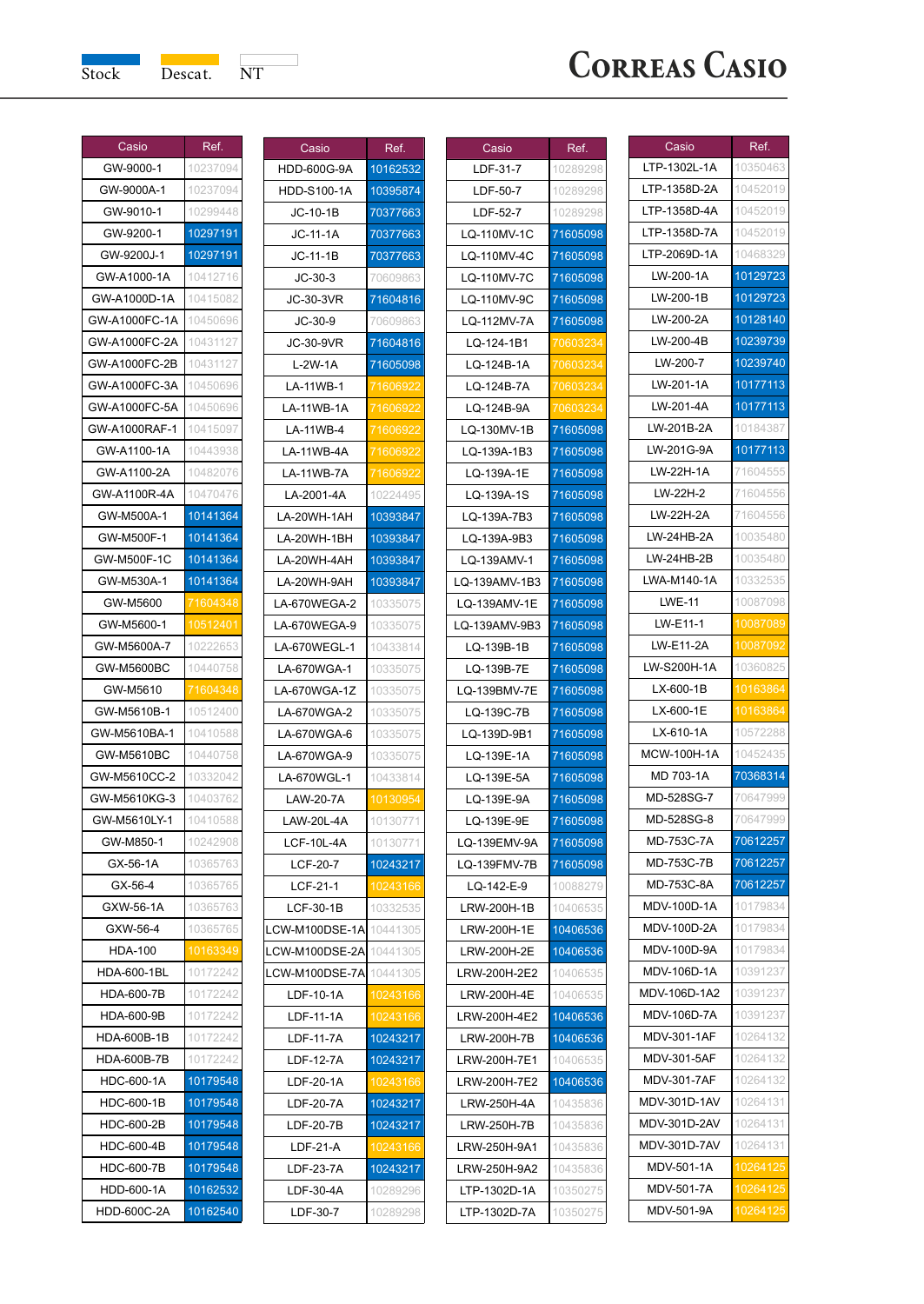$\overline{\phantom{a}}$ 

| Casio                      | Ref.     |
|----------------------------|----------|
| MDV-501D-1A                | 10264124 |
| MDV-501D-2A                | 10264124 |
| MDV-501D-7A                | 10264124 |
| MQ-104-1C                  | 70605530 |
| MQ-104-1C                  | 71604416 |
| MQ-104-7C                  | 70605    |
| MQ-104-7C                  | 71604416 |
| MQ-104-9C                  | 70605    |
| MQ-104-9C                  | 71604416 |
| MQ-24-1B                   | 706055   |
| MQ-24-1B                   | 71604416 |
| MQ-24-1B2                  |          |
| MQ-24-1B2                  | 71604416 |
| MQ-24-1B3                  | 70605    |
| MQ-24-1B3                  | 71604416 |
| MQ-24-1B3L                 | 71604416 |
| MQ-24-1E                   | าคด!     |
| MQ-24-1E                   | 71604416 |
| MQ-24-7B                   | 70605    |
| MQ-24-7B                   | 71604416 |
| MQ-24-7B2                  | 7060553  |
| MQ-24-7B2                  | 71604416 |
| MQ-24-7B3                  | 70605530 |
| MQ-24-7B3                  | 71604416 |
| MQ-24-7E                   | 70605530 |
| MQ-24-7E                   | 71604416 |
| MQ-24-7E2                  | 70605530 |
| MQ-24-7E2                  | 71604416 |
| MQ-24-9B                   | 060:     |
| MQ-24-9B                   | 71604416 |
| MQ-24-9B3                  |          |
|                            |          |
| MQ-24-9B3                  | 71604416 |
| MQ-24-9E                   | 71604416 |
| MQ-24-9E<br>MQ-24CC-4B2    |          |
|                            | 71604416 |
| MQ-24CC-4B2<br>MQ-24CC-4B3 |          |
|                            | '060!    |
| M<br>240<br>4R3            | 7160441  |
| MQ-24CC-9B2                | 70605530 |
| MQ-24CC-9B2                | 71604416 |
| MQ-25-1                    | 70605530 |
| MQ-25-1                    | 71604416 |
| MQ-25-7                    | 70605530 |
| MQ-25-7                    | 71604416 |
| MQ-25-8                    | 706055   |
| MQ-25-8                    | 71604416 |
| MQ-27-1                    | 70605    |
| MQ-27-1                    | 71604416 |
| MQ-27-4G                   | 70605530 |

| Casio             | Ref.         |
|-------------------|--------------|
| MQ-27-4G          | 71604416     |
| MQ-336A-1A        | 70637562     |
| MQ-336A-7A        | 70637562     |
| MQ-336A-7B        | 70637562     |
| MQ-337A-1A        | 70637562     |
| MQ-337A-7B        | 70637562     |
| MQ-405A-7B        | 70637562     |
| <b>MQ-405A-7E</b> | 70637562     |
| MQ-44-1B          | 70605530     |
| MQ-44-1B          | 71604416     |
| MQ-44-7B          | 70605530     |
| <b>MQ-44-7B</b>   | 71604416     |
| MQ-514AS-7A       | 70637562     |
| MQ-514AS-7B       | 70637562     |
| MQ-58-7B          | '060'        |
| MQ-58-7B          | 71604416     |
| MQ-71-1B          |              |
| MQ-71-1B          | 71604416     |
| MQ-71-2B          | 70605<br>530 |
| MQ-71-2B          | 71604416     |
| MQ-71-4B          | 70605530     |
| MQ-71-4B          | 71604416     |
| MQ-76-1A          | 70605530     |
| MQ-76-1A          | 71604416     |
| MQ-76-2A          | 70605530     |
| MQ-76-2A          | 71604416     |
| MQ-76-7A          | 70605530     |
| MQ-76-7A          | 71604416     |
| MQ-76-7A1         | 70605530     |
| MQ-76-7A1         | 71604416     |
| MQ-76-9A          | 70605530     |
| MQ-76-9A          | 71604416     |
| MQ-93S-1A         | 70605530     |
| MQ-93S-1A         | 71604416     |
| MQ-93S-7A         |              |
| MQ-93S-7A         | 71604416     |
| MQ-93S-9A         | '060'        |
| MQ-93S-9A         | 71604416     |
| MQ-98-1B1         |              |
| MQ-98-1B1         | 71604416     |
| MQ-98-1B2         | 70605530     |
| MQ-98-1B2         | 71604416     |
| MQ-98-7B1         | 70605530     |
| MQ-98-7B1         | 71604416     |
| MQ-98-7B2         |              |
| MQ-98-7B2         | 71604416     |
| MRD-300D-1A       | 10271029     |
| MRD-300D-2A       | 10271029     |
| MRP-100-1A        | 10217340     |

| Casio                     | Ref.     |
|---------------------------|----------|
| MRP-100-2A                | 10217340 |
| MRP-100-5A                | 10217340 |
| MRP-100-7A                | 10217340 |
| MRP-101-2A                | 10271024 |
| MRP-101-4A                | 10271024 |
| MRP-700-1A                | 10212447 |
| MRP-700-2A1               | 10212447 |
| MRP-700-2A2               | 10212447 |
| <b>MRP-700-7A</b>         | 10212447 |
| MRP-700-9A                | 10212447 |
| MRP-702-7A                | 10254303 |
| MRW-200H-1B               | 10393907 |
| MRW-200H-1B2              | 10393907 |
| MRW-200H-1E               | 10393907 |
| MRW-200H-2B               | 10393907 |
| MRW-200H-2B2              | 10393907 |
| MRW-200H-3B               | 10393907 |
| MRW-200H-4B               | 10393907 |
| MRW-200H-4C               | 10393907 |
| MRW-200H-7B               | 10393907 |
| MRW-200H-7E               | 10393907 |
| MRW-200HB-1B              | 10438123 |
| MRW-200HC-4B              | 10460283 |
| MRW-S300H-1B              | 10452255 |
| MRW-S300H-1B2             | 10452255 |
| MRW-S300H-1B3             | 10452255 |
| MRW-S300H-4B              | 104522   |
| MSG-133L-1                | 10069755 |
| MSG-133L-2                | 10069757 |
| MSG-133L-2A               | 10069757 |
| MSG-133L-2C               | 10069759 |
| MSG-135L-4                | 10102583 |
| MTA-1010D-1A              | 10325804 |
| MTA-1010D-2A              | 10325804 |
| MTA-1010D-7A              | 10325804 |
| MTD-1050D-1A              | 10142001 |
| MTD-1050D-7A              | 10142001 |
| MTD-1051D-1A              | 10142001 |
| 1TD-<br>1051D-<br>8Α<br>N | ?OO      |
| MTD-1057-1A               | 102641   |
| MTD-1057-7A               | 102641   |
| MTD-1057-9A               | 10264    |
| MTD-1057D-1A              | 10264124 |
| MTD-1059D-1A              | 10289330 |
| MTD-1059D-2A              | 10289330 |
| MTD-1059D-7A              | 10289330 |
| MTD-1065B-1A              | 10406454 |
| MTD-1066B-1A              | 10406454 |
| MTD-1066D-1A              | 10357166 |
|                           |          |

| Casio                  | Ref.        |
|------------------------|-------------|
| MTD-1080-1             | 10495560    |
| MTF-E001-1A            | 10328600    |
| MTF-E001·<br>۰7A       | 1032<br>860 |
| MTF-E002-7A            | 10328600    |
| MTF-E002B-7A           | 1032<br>600 |
| MTG-1000BR-1A          | 10292837    |
| MTG-1100B-1A           | 10292837    |
| MTG-1200B-1A           | 10292837    |
| MTG-1500B-1A1          | 10292837    |
| MTG-1500B-1A5          | 10292837    |
| MTG-900DA-8            | 10102363    |
| MTG-900DJ-4A           | 10102363    |
| MTG-900DJ-8            | 10102363    |
| MTG-901-2A             | 10102363    |
| MTG-930D-8             | 10102363    |
| MTG-930DA-8            | 10102363    |
| MTG-930DE-8V           | 10276757    |
| MTG-930DU-8V           | 10276757    |
| MTP-1169D-1A           | 10187731    |
| MTP-1169D-7A           | 10187731    |
| MTP-1183A-1A           | 10471167    |
| MTP-1183A-2A           | 10471167    |
| MTP-1183A-7A           | 10471167    |
| MTP-1183A-7B           | 10471167    |
| MTP-1183PA-1A          | 10471167    |
| MTP-1183PA-2A          | 10471167    |
| MTP-1183PA-7A          | 10471167    |
| MTP-1183PA-7B          | 10471167    |
| MTP-1192-1A            | 10101197    |
| MTP-1192-2A            | 10101197    |
| MTP-1192-7A            | 10101197    |
| MTP-1192A-1A           | 10101197    |
| MTP-1222A-1A           | 10151912    |
| MTP-1222A-2A           | 10151912    |
| MTP-1222A-7A           | 10151912    |
| MTP-1222A-7B           | 10151912    |
| MTP-1246D-1A           | 10198273    |
| MTP-1246D-2A           | 10198273    |
| MTI<br>1:<br>16D<br>71 |             |
| MTP-1247D-1A           | 10198286    |
| MTP-1247D-2A           | 10198286    |
| MTP-1247D-9A           | 10198286    |
| MTP-1258PD-1A          | 10471165    |
| MTP-1258PD-2A          | 10471165    |
| MTP-1258PD-7A          | 10471165    |
| MTP-1291D-1A1          | 10316645    |
| MTP-1291D-1A2          | 10316645    |
| MTP-1291D-1A3          | 10316645    |
| MTP-1291D-5A           | 10316645    |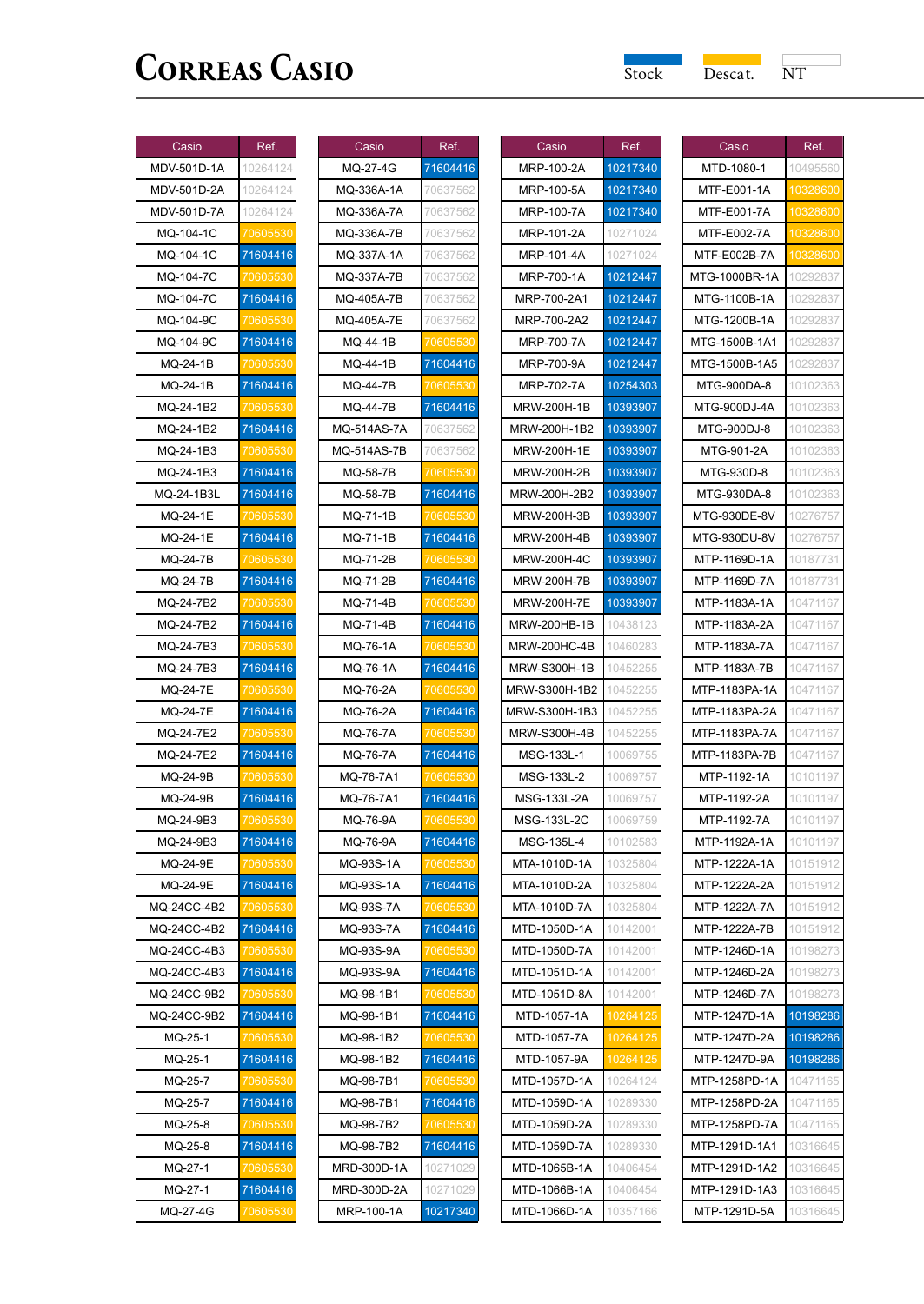

| Casio                           | Ref.                 |
|---------------------------------|----------------------|
| MTP-1291D-7A                    | 10316645             |
| MTP-1300D-1AV                   | 10350257             |
| MTP-1300D-7A1                   | 1035025              |
| MTP-1300D-7A2                   | 10350257             |
| MTP-1303L                       | 10350430             |
| MTP-1303PL                      | 10350430             |
| MTP-1314SG-1A                   | 10376150             |
| MTP-1326D-1A                    | 10389854             |
| MTP-1326D-1A2                   | 10389854             |
| MTP-1326D-7A                    | 10389854             |
| MTP-1327D-1A                    | 10389886             |
| MTP-1370PL-1A                   | 10450686             |
| MTP-1370PL-7A                   | 10450686             |
| MTP-3050D-2A                    | 10243873             |
| MTR-100-1A                      | 10237202             |
| MTR-100-7A                      | 10237202             |
| MTR-102-1A1                     | 10257862             |
| MTR-102-1A2                     | 10257863             |
| MTR-102-7A                      | 10257862             |
| MTR-201-7A2                     | 10277406             |
| MTR-302-1A                      | 10257854             |
| MTR-302-1A1                     | 10257873             |
| MTR-302-7A1                     | 10257873             |
|                                 | 10257855             |
| MTR-302-7A2<br>MTR-501-1        |                      |
|                                 |                      |
| MTR-501-2A<br><b>MW-57-7BVL</b> | 10277406<br>10224223 |
|                                 |                      |
| MW-57B-1BL                      | 10224223             |
| MW-59-1B<br>MW-59-1E            | 10108579<br>10108579 |
|                                 |                      |
| MW-59-7B                        | 1010857              |
| MW-59-7E                        | 1010857              |
| MW-600-1B                       | 10572288             |
| MW-600-7B                       | 10572288             |
| MW-600B-1B                      | 10572288             |
| MW-600B-7B                      | 10572288             |
| MW-600E-1A                      | 10572288             |
| MW-600E-2A                      | 10572288             |
| MW-600E<br>4Α                   | 1057.                |
| MW-600E-7A                      | 10572288             |
| MW-600E-9A                      | 10572288             |
| MW-600F-1A                      | 10572288             |
| MW-60-1A                        | 10108579             |
| MW-60-7A                        | 10108579             |
| MW-61-1B                        | 10108579             |
| MW-61-7B                        | 10108579             |
| MWA-10-7B                       | 70638486             |
| MWB-10-7E                       | 70638486             |
| OC-100-1A                       | 10074353             |

| Casio                       | Ref.          |
|-----------------------------|---------------|
| OC-100-8A                   | 10074<br>-353 |
| OC-103-2A                   | 10074         |
| OVW-100BJ-3A                | 10186038      |
| PAG-240-1                   | 10036571      |
| PAG-240-1B                  | 10036571      |
| PAG-240-8                   | 10378625      |
| PAG-240B-2                  | 10364866      |
| PAG-240T-7                  | 10368286      |
| PAG-40-3                    | 10036571      |
| PAG-40-5                    | 10036571      |
| PAG-40-7                    | 10036571      |
| PAG-80-1                    | 1018622       |
| PAG-80L                     | 10186053      |
| PAS-201-1                   | 10082003      |
| <b>PAS-400B</b>             | 10113393      |
| (Alternativo)<br>PAS-400B-5 | 10113394      |
| PAS-410B-5                  | 10114608      |
| PAW-1100-1                  | 10186221      |
| PAW-1100T-7                 | 10250055      |
| PAW-1200-3                  | 10235374      |
| PAW-1300-1                  | 10262751      |
| PAW-1500-1                  | 10290989      |
| PAW-1500T-7                 | 10290995      |
| PAW-2000-1                  | 10332894      |
| PAW-500-1                   | 10299416      |
| PRG-100-1                   | 10245486      |
| PRG-100-1A                  | 10245508      |
| PRG-100J-1                  | 10245508      |
| PRG-110-1                   | 10262751      |
| PRG-110Y-1                  | 10307003      |
| PRG-120-1                   | 10275543      |
| PRG-130-1                   | 10290980      |
| PRG-130Y-1                  | 10338478      |
| PRG-140-1                   | 10299416      |
| PRG-200-1                   | 10332905      |
| <b>PRG-200A</b>             | 10350859      |
| PRG-240-1                   | 10036568      |
| PRG-240-1B                  | 10036568      |
| PRG-250-1                   | 10390035      |
| PRG-250B-3                  | 10412634      |
| PRG-260-1                   | 10412702      |
| PRG-270-1A                  | 10450938      |
| PRG-270-1E                  | 10450942      |
| <b>PRG-270-2ER</b>          | 10450940      |
| PRG-270-4                   | 10450942      |
| PRG-300-1B                  | 10443951      |
| PRG-40-3                    | 10036568      |
| PRG-40B<br>(Obsoleto)       | 10036575      |

| Casio             | Ref.     |
|-------------------|----------|
| PRG-500-1         | 10350859 |
| PRG-50-1          | 10078211 |
| <b>PRG-50J-1</b>  | 10078211 |
| PRG-50L-2         | 10078211 |
| PRG-50L-3         | 10078211 |
| PRG-510-1         | 10390035 |
| PRG-550-1A1       | 10412702 |
| PRG-550-1A1       | 10412703 |
| PRG-550-1A9       | 10412704 |
| PRG-550BD         | 10434672 |
| PRG-600YB-3       | 10530879 |
| PRG-70-1          | 10158340 |
| <b>PRG-70J-1</b>  | 10158340 |
| PRG-80-1          | 10186221 |
| <b>PRG-80J-2</b>  | 10186    |
| PRG-80L           | 10186053 |
| PRG-80T-7         | 10274176 |
| <b>PRG-80YT-1</b> |          |
| Equivalente       | 10274176 |
| PRG-90-1          | 10235342 |
| PRS-200-1         | 10082003 |
| PRS-200BC-1       | 10082003 |
| PRS-201BC-1       | 10082003 |
| PRS-400B-2        | 10113393 |
| <b>PRT-41SJ-1</b> | 10031024 |
| PRW-1000J-1       | 10186221 |
| <b>PRW-1000LJ</b> | 10186053 |
| PRW-100J-1        | 10186221 |
| <b>PRW-1200T</b>  | 10231225 |
| PRW-1300-1        | 10262751 |
| PRW-1300J-1       | 10262751 |
| PRW-1300T-<br>٠7  | 10262763 |
| PRW-1300Y-1       | 10307003 |
| PRW-1500-1        | 10290980 |
| PRW-1500J-1       | 10290980 |
| PRW-1500T-7       | 10290991 |
| PRW-1500YJ-1      | 10338478 |
| PRW-2000-1        | 10332905 |
| PRW-2000A-1       | 10350859 |
| PRW-2500-1        | 10390035 |
| PRw-3000-1A       | 10443951 |
| PRW-3000-4E       | 10446383 |
| PRW-3100FC-1      | 10516148 |
| PRW-3100Y-1       | 10443951 |
| PRW-3100Y-1B      | 10443951 |
| PRW-3500-1        | 10412702 |
| PRW-3500-Y-4      | 10491497 |
| PRW-5000-1        | 10350859 |
| PRW-500-1         | 10299416 |

| Casio                  | Ref.     |
|------------------------|----------|
| PRW-5050BN-1           | 10446399 |
| PRW-5100-1             | 10390035 |
| PRW-6000-1             | 10471929 |
| PRW-6100FC-1           | 10516148 |
| QB-500D-1A             | 10482540 |
| <b>RFT-100</b>         | 10227760 |
| RFT-100-1J             | 10227753 |
| RFT-100-2              | 10227755 |
| RFT-100-4J             | 10227753 |
| RL-308L-1A             | 10140042 |
| SDB-500W-1A            | 70610304 |
| SDB-500W-1B            | 70610304 |
| SDB-500W-1C            | 70610304 |
| SDB-500W-1D            | 70610304 |
| SDB-500WX-1A           | 70610304 |
| SDB-500WX-1B           | 70610304 |
| SDB-600-1              | 70641097 |
| SGW-1000-1A            | 10500704 |
| SGW-100-1              | 10304195 |
| SGW-100B-3             | 10304188 |
| SGW-200-1              | 10314276 |
| SGW-200-1B             | 10314276 |
| SGW-300H-1A            | 10360816 |
| SGW-300HB-3A           | 10360774 |
| SGW-300HD-1A           | 10300672 |
| SGW-400H-1B            | 10360816 |
| SGW-400H-1B2           | 10379562 |
| SGW-400HD-1B           | 10300672 |
| SGW-450H-1A            | 10500870 |
| SGW-450H-2B            | 10500871 |
| SGW-450HD-1B           | 10485930 |
| SGW-500H-1B            | 10431875 |
| SGW-500H-2B            | 10431876 |
| SHE-3029L-7A           | 10458479 |
| SHE-3503               | 10451775 |
| SHE-4507GL-1A          | 10440338 |
| SHE-5025BL-1A          | 10413328 |
| SHN-5009L-4A           | 10322184 |
| <b>SKAW-590-</b><br>1A | 1027305  |
| SPF-40-1               | 10045754 |
| SPF-40-2               | 10045755 |
| (Obsoleto)             |          |
| SPF-40S-2              | 10158454 |
| SPF-60-1A              | 10124594 |
| SPF-60D-7A             | 10128087 |
| SPF-60J-1A2            | 1012459  |
| SPS-300C               | 100180   |
| SPS-300C               | 1009     |
| SPS-300C-2             | 10093390 |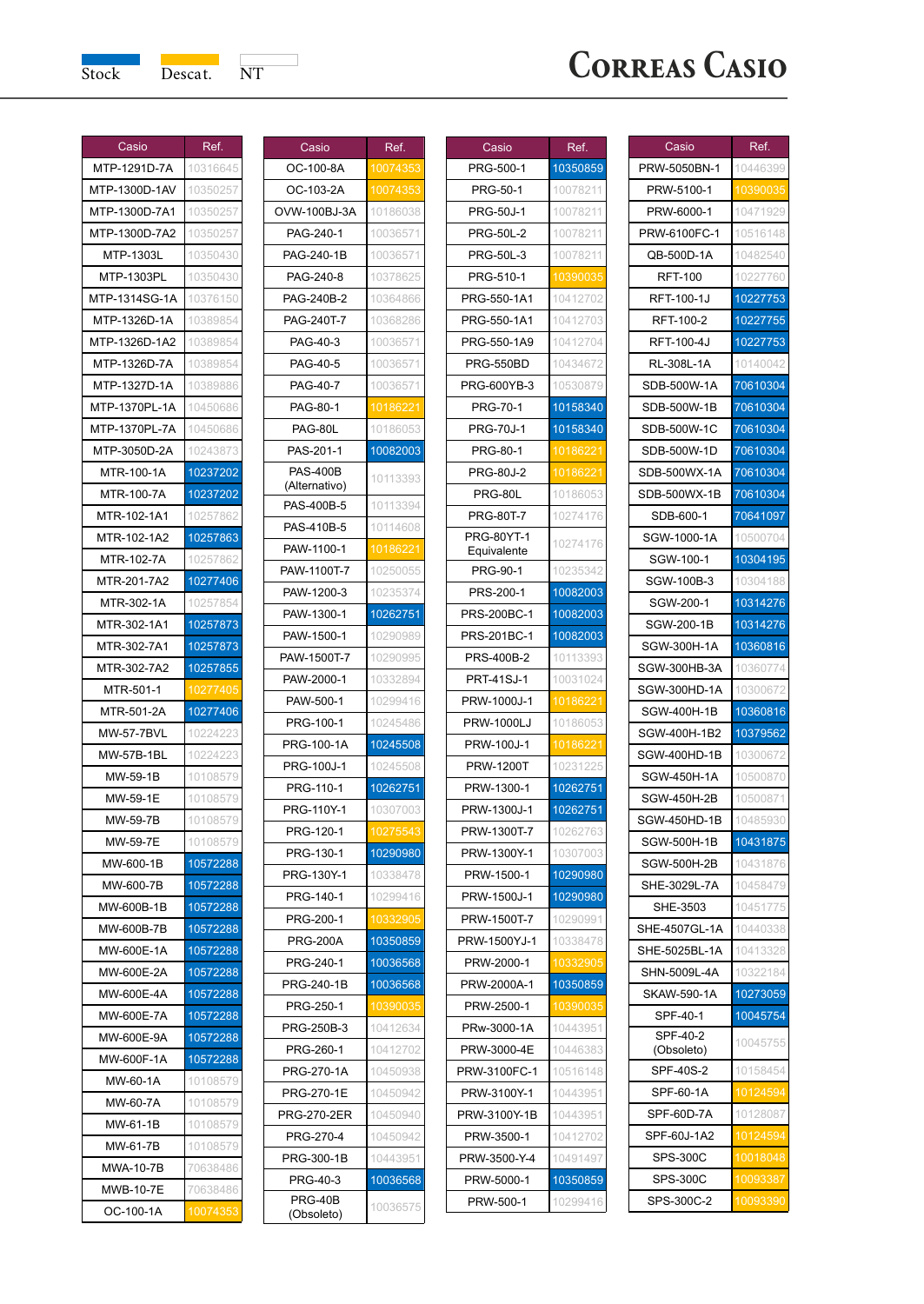| Casio              | Ref.                 |
|--------------------|----------------------|
| SPW-1000-2         | 10231233             |
| STB-1000-1         | 10463951             |
| STB-1000-1A        | 10463951             |
| STL-S100H-1A       | 10462707             |
| STL-S100H-2A       | 10462707             |
| STL-S100H-2A       | 10487314             |
| STP-100J-1         | 1027<br>5316         |
| STR-100J-1         | 10075642             |
| STR-101-1          | 10075642             |
| STR-110J-1A        | 10075642             |
| STR-110J-9         | 10075644             |
| STR-111-1A         | 10075642             |
| STR-111-9          | 10075644             |
| STR-200-2          | 10083833             |
| STR-210            | 10130942             |
| STR-300            | 10093317             |
| STR-300-1C         | 10375490             |
| STR-300-2A         | 10093326             |
| STR-300B-1         | 10093256             |
| STR-300C-1         | 1009                 |
|                    |                      |
| STR-300C-2         | 10093320             |
| STR-300CJ-1        | 10093317<br>10093317 |
| STR-300J-1A        |                      |
| STR-300J-1B        | 10093317             |
| STR-300J-1C        | 10093317             |
| STR-300S-1         | 10186122             |
| STR-400-1          | 10109302             |
| STR-400-2          | 10109304             |
| STR-400J-1         | 10109302             |
| STR-400J-2         | 10109304             |
| STR-500-1          | 10130931             |
| STR-500J-1         | 10130931             |
| STR-600-8          | 10141531             |
| STR-800-1          | 10177127             |
| STR-900-1          | 10206164             |
| SWC-05-1           | 70360128             |
| TGW-10-1           | 70607875             |
| <b>TGW-10-7</b>    | 70607875             |
| TR-400-2B          | 10114845             |
| <b>TRT-100H-1A</b> | 10022765             |
| TRT-300-1          | 10033810             |
| TRT-300-2B         | 10033811             |
| TS-100-1           | 70610304             |
| W-101-1A           | 10111935             |
| W-101-7A           | 10111935             |
| W-110-1A           | 10243166             |
| W-110-7A           | 10243166<br>10162570 |
| W-201-1A           |                      |
| W-201-2A           | 10162570             |

| Casio      | Ref.     |
|------------|----------|
| W-201G-9A  | 10162570 |
| W-210-1A   | 10202335 |
| W-210-1B   | 10202335 |
| W-210-1C   | 10202335 |
| W-210-1D   | 10202335 |
| W-210-2    |          |
| W-211-1A   | 10268500 |
| W-211-1B   | 10268500 |
| W-211-2A   | 10268501 |
| W-211-2B   | 10268502 |
| W-211B-1A  | 10268507 |
| W-212H-1A  | 10300101 |
| W-212H-2A  | 10300102 |
| W-212H-9A  | 10300101 |
| W-213-1A   | 10212268 |
| W-213-2A   | 10212268 |
| W-213-9A   | 10212268 |
| W-214H-1A  | 10365955 |
| W-214H-4A  | 10365956 |
| W-214HC-1A | 10409322 |
| W-214HC-7A | 10409325 |
| W-215H-1A  | 10435844 |
| W-215H-1A2 | 10435844 |
| W-215H-2A  | 10435865 |
| W-216H-1A  | 10365960 |
| W-216H-1B  | 10365960 |
| W-42H-1A   | 10040373 |
| W-43H-1A   | 10040373 |
| W-43H-1B   | 10040373 |
| W-50U-1    | 70603451 |
| W-520U-1   | 060      |
| W-520U-1   | 71604130 |
| W-54US-1   | 70377663 |
| W-57-1A    | 10033816 |
| W-57-1B    | 10033816 |
| W-57-2A    | 10033816 |
| W-57-3A    | 10033816 |
| $W-59-1$   | 70609863 |
| $W-59-1$   | 71604816 |
| W-60U-1    | 70607875 |
| $W-64-1$   | 71604816 |
| W-64-1A    | 70609863 |
| W-64-1B    | 70609863 |
| W-69HV-1A  | 10035459 |
| W-69HV-1B  | 10035459 |
| $W-71-1$   | 71604153 |
| W-71MV-1   | 71604153 |
| W-720-1    | 70603871 |
| W-720-1    | 71604130 |

| Casio      | Ref.     |
|------------|----------|
| W-720G-9   | 71604130 |
| W-720MV-1  | 70603871 |
| W-720MV-1  | 71604130 |
| W-725-1    | 70622722 |
| W-725-1A   | 70622722 |
| W-725-9    | 70622722 |
| W-726B-1A  | 70622722 |
| W-726B-9A  | 70622722 |
| W-727H-1A  | 71602198 |
| W-728HD-1A | 71604172 |
| W-729H-1A  | 71605241 |
| W-729H-2A  | 71605241 |
| W-729HD-1A | 71605241 |
| W-73-1A    | 70603451 |
| W-73-1B    | 70603451 |
| W-732H-2A  | 10040342 |
| W-732H-2C  | 10040344 |
| W-732H-7A  | 10040344 |
| W-732H-7C  | 10040344 |
| W-732H-9A  | 10040344 |
| W-733-1A   | 10044139 |
| W-733H-1A  | 10044139 |
| W-733H-1A2 | 10044139 |
| W-735H-1A  | 10410723 |
| W-735H-1A2 | 10410723 |
| W-735H-1A3 | 10410723 |
| W-735H-2A  | 10410726 |
| W-735H-8A  | 10452133 |
| W-740-1    | 71606712 |
| W-740-1    | 70377663 |
| W-740B-8   | 70377663 |
| W-740G-9   | 70377663 |
| W-740GMV-9 | 70377663 |
| W-751-1    | 10128047 |
| $W-751-1$  | 10128046 |
| W-751-2A   | 10128047 |
| W-751D-2A  | 10249379 |
| W-751D-8A  | 10249379 |
| W-752-1A   | 10179406 |
| W-752-2A   | 10179407 |
| W-752-2B   | 10179406 |
| W-752-4B   | 10179406 |
| W-752-9B   | 10179406 |
| W-753-1A   | 10179406 |
| W-753-2A   | 10183358 |
| W-753-3A   | 1018     |
| W-754H-1A  | 10040344 |
| W-754H-2A  | 10040344 |
| W-754H-7A  | 10040344 |

| Casio                                            | Ref.                 |
|--------------------------------------------------|----------------------|
| W-755-1A                                         | 10179406             |
| W-755-2A                                         | 10257772             |
| W-756-1A                                         | 10287400             |
| W-756-2A                                         | 10287401             |
| W-76-7                                           | 70605                |
| W-76-7                                           | 71604416             |
| W-76-9                                           | 70605530             |
| W-76-9                                           | 71604416             |
| W-800H-1A                                        | 10268612             |
| W-800HG-9A                                       | 10268612             |
| $W-85-2$                                         | 70609863             |
| $W-85-2$                                         | 71604816             |
| W-86-1                                           | 71603087             |
| W-86-1                                           | 71604153             |
| W-86-1                                           | 70603451             |
| W-86-4                                           | 71604153             |
| W-86-4                                           | 70603451             |
| W-87H-1                                          | 71602163             |
| W-87H-1A2                                        | 71602163             |
| W-88H-1                                          | 71602163             |
| W-93H-1A                                         | 71607653             |
| W-96H-1A                                         | 10076822             |
| W-96H-1B                                         | 10076822             |
| W-96H-2A                                         | 10076822             |
| W-96H-9A                                         | 10076822             |
| W-E10-2A                                         | 10071946             |
| W-E10-D                                          | 10071954             |
| W-E11-1-1A                                       | 10071912             |
| W-E11-2A                                         | 10071929             |
| <b>WL-500-1A</b>                                 | 10109883             |
| WL-500-2A                                        | 10109883             |
| <b>WL-500-4A</b>                                 | 10109883             |
| <b>WL-S21H-1A</b>                                | 10125561             |
| <b>WL-S21H-1B</b>                                | 10125561             |
| <b>WL-S21H-2A</b>                                | 10125561             |
| <b>WL-S21H-4A</b>                                | 10125561<br>10125561 |
| <b>WL-S21H-7A</b>                                |                      |
| <b>WS-110H-1A</b><br>ΝS<br>110H<br>$\frac{1}{2}$ | 1004                 |
| W-S200H-1A                                       | 10360831             |
| W-S200H-1B                                       |                      |
| W-S200HD-1A                                      | 10360831<br>10360838 |
| W-S210H-1A                                       | 10360831             |
| W-S220-1A                                        | 10395874             |
| W-S220-9A                                        |                      |
| W-S22C-7B                                        | 10395874<br>10452422 |
| <b>WS-300</b>                                    |                      |
| WS-300-1B                                        | 10018051             |
|                                                  | 10018051<br>10128087 |
| WS-300-1E                                        |                      |